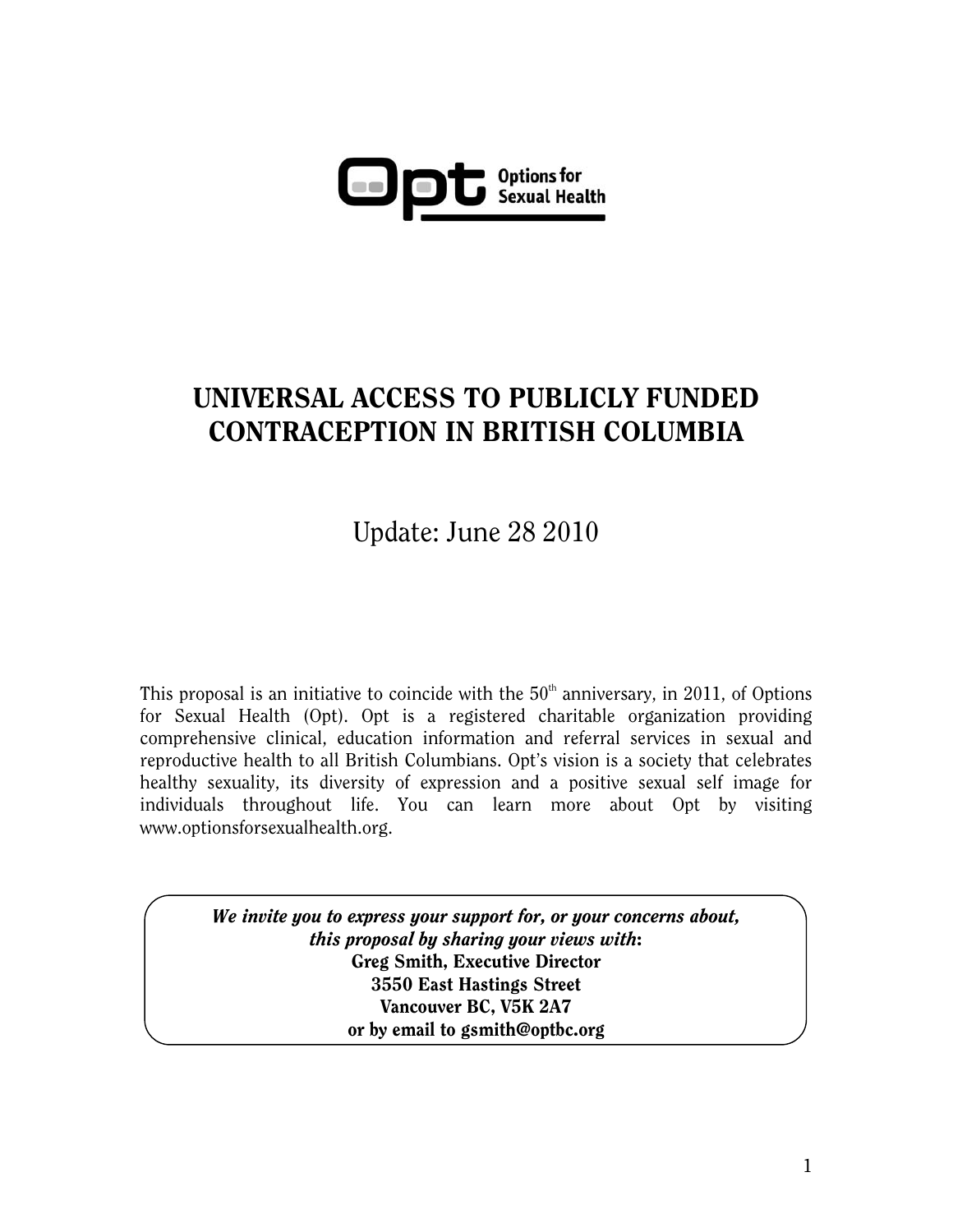# Table of Contents

|                                                                              | <b>Executive Summary</b>                                                           | 3  |
|------------------------------------------------------------------------------|------------------------------------------------------------------------------------|----|
|                                                                              | Introduction                                                                       | 5  |
| Universal Coverage for Contraception is Good Economic Policy                 |                                                                                    | 5  |
|                                                                              | Contributing to BC's Strategic Approach to<br>Sexual and Reproductive Health       | 8  |
| Reproductive Rights and Public Policy Response                               |                                                                                    | 9  |
| Contraception, Harm reduction and the Duty of Care                           |                                                                                    | 12 |
| Publicly Funded Contraception is Good Education Policy                       |                                                                                    | 13 |
| Access to Contraception is Good Health Policy                                |                                                                                    | 14 |
| Supporting Family Planning is Good Social Policy                             |                                                                                    | 16 |
| Misinformation Makes Poor Policy: Myths and Facts                            |                                                                                    | 17 |
| Delivery of a Universal Coverage Program:<br><b>Framework Considerations</b> |                                                                                    | 20 |
|                                                                              | <b>APPENDICES:</b>                                                                 |    |
| A:                                                                           | Estimating the Audience for the Program                                            | 23 |
| B:                                                                           | Calculating the Public Expenditure Equation<br>for Publicly Funded Contraception   | 26 |
| C:                                                                           | <b>Examples of Program Delivery Models</b>                                         | 28 |
| D:                                                                           | The Early Childhood Development Case for<br><b>Preventing Adolescent Pregnancy</b> | 30 |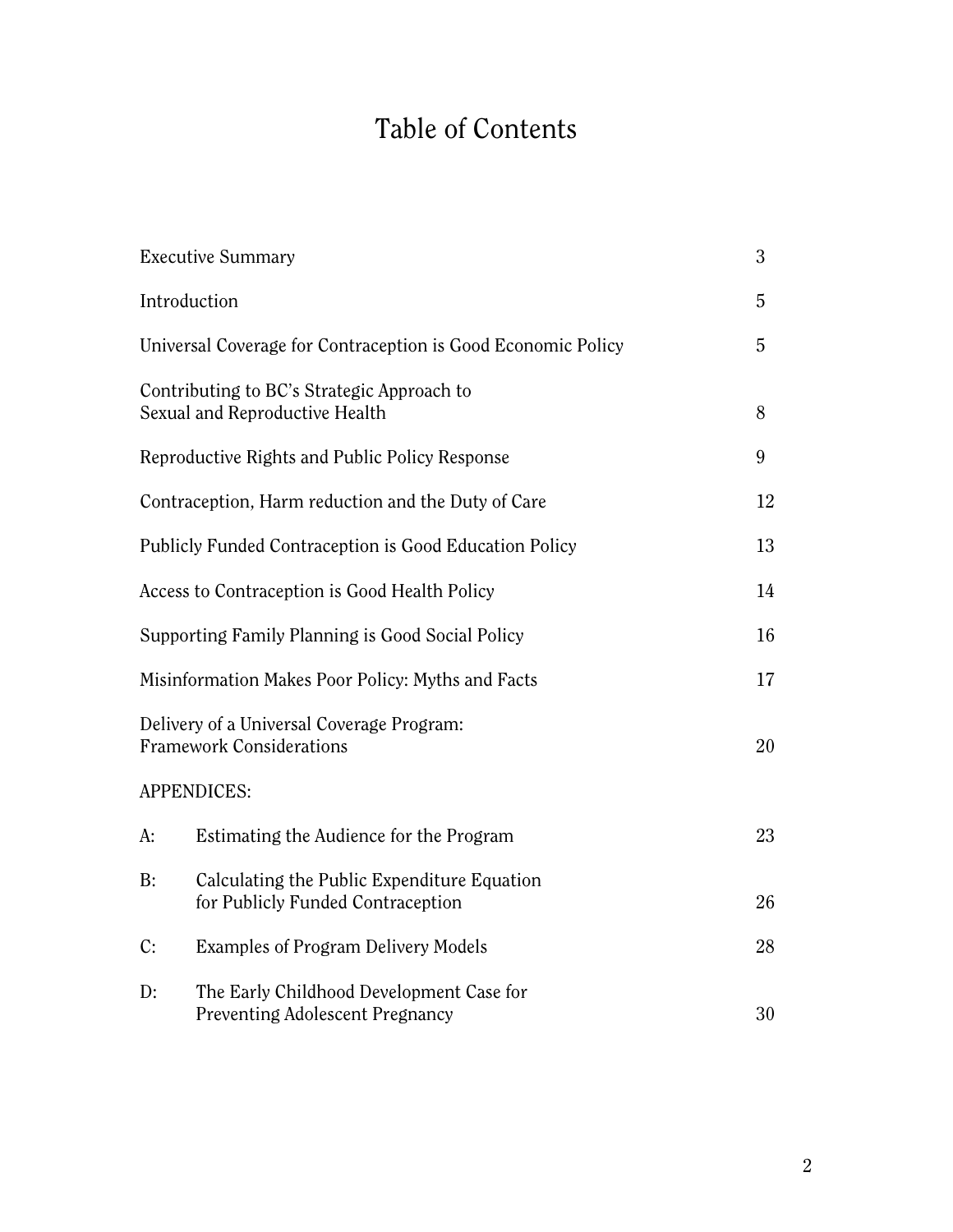## UNIVERSAL ACCESS TO PUBLICLY FUNDED CONTRACEPTION IN BRITISH COLUMBIA

Update: June 28 2010

## EXECUTIVE SUMMARY

#### Publicly funded contraception for all British Columbians is good public policy.

It is good economic policy. The investment will yield a significant return in reduced public expenditure beyond the cost. The yield will be higher for specific population sub-groups in need of extensive income and other assistance. Support of planned parenting will enhance the learning and earning potential of British Columbians, and have a positive impact on the province's child poverty rates.

It is good health policy in both the preventive and therapeutic spectra. The measure will improve health outcomes for mothers and infants by reducing the risks associated with unintended pregnancy, particularly among adolescents and by maximizing the health benefits and outcomes of preparing for planned pregnancy. Oral contraceptive use also contributes to reduced rates of ovarian and uterine cancer, and has other numerous non-contraceptive therapeutic benefits in such conditions as dysmenorrhea, endometriosis and premenstrual syndrome. Decision making about contraception is also a focal point in the health dialogue with care providers for enhancing the health knowledge and skills of individuals.

It is good social policy. Removing all barriers to accessing contraception is a powerful affirmation of the right of women to determine for themselves when and whether to become pregnant and bear children, a right supported in both federal and provincial arenas. Providing a complement to the protection currently afforded to abortion rights creates a new and positive policy dynamic.

It is good education policy. The availability of publicly funded contraception will have a significant impact on normalizing the conversation about sexual and reproductive health, and on increasing the likelihood that school sexual health curriculum includes comprehensive, factual and non-judgmental information on contraceptive use.

It contributes to the province's strategic approach to sexual and reproductive health; it is a cost-effective extension of provincial government policy that currently provides publicly funded contraception to some residents based on demonstrable public and personal benefit. With that policy the government assumes a duty of care, and this proposal offers the ability to fulfill that duty efficaciously and equally for all.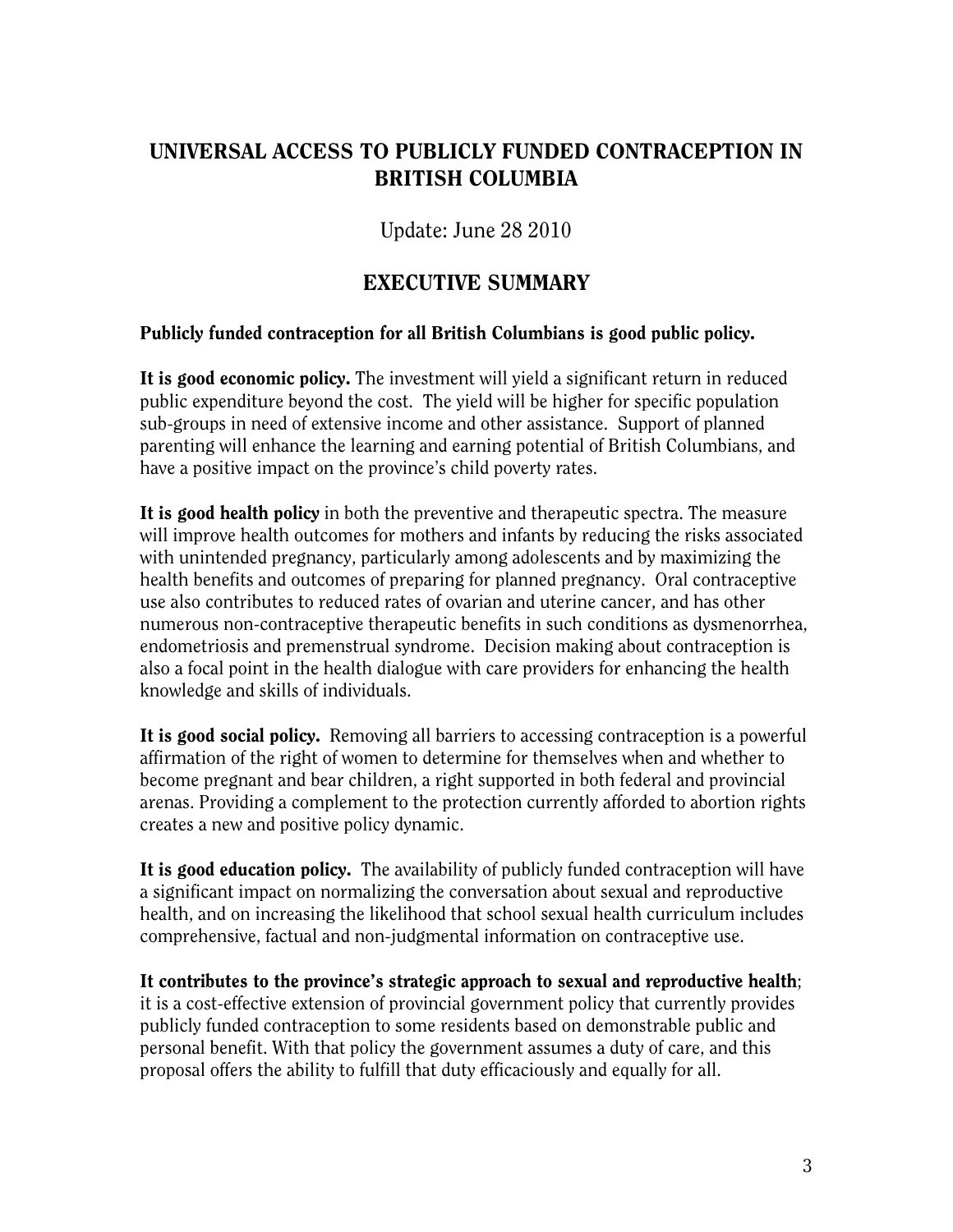This is an opportunity for BC to enhance its already strong reputation for leadership on sexual and reproductive health in Canada. For years the BC Government has helped to maintain a network of nearly 60 community-based sexual and reproductive health clinics that are the envy of the rest of Canada. This same network offers a major component of a contraceptive program delivery system.

Publicly funded contraception is a good idea, but not a novel or unusual one. Canada lags behind over 30 other developed countries in Europe and elsewhere in this policy area. BC's leadership can show the rest of Canada the way to an affordable program with significant economic, health and social benefits.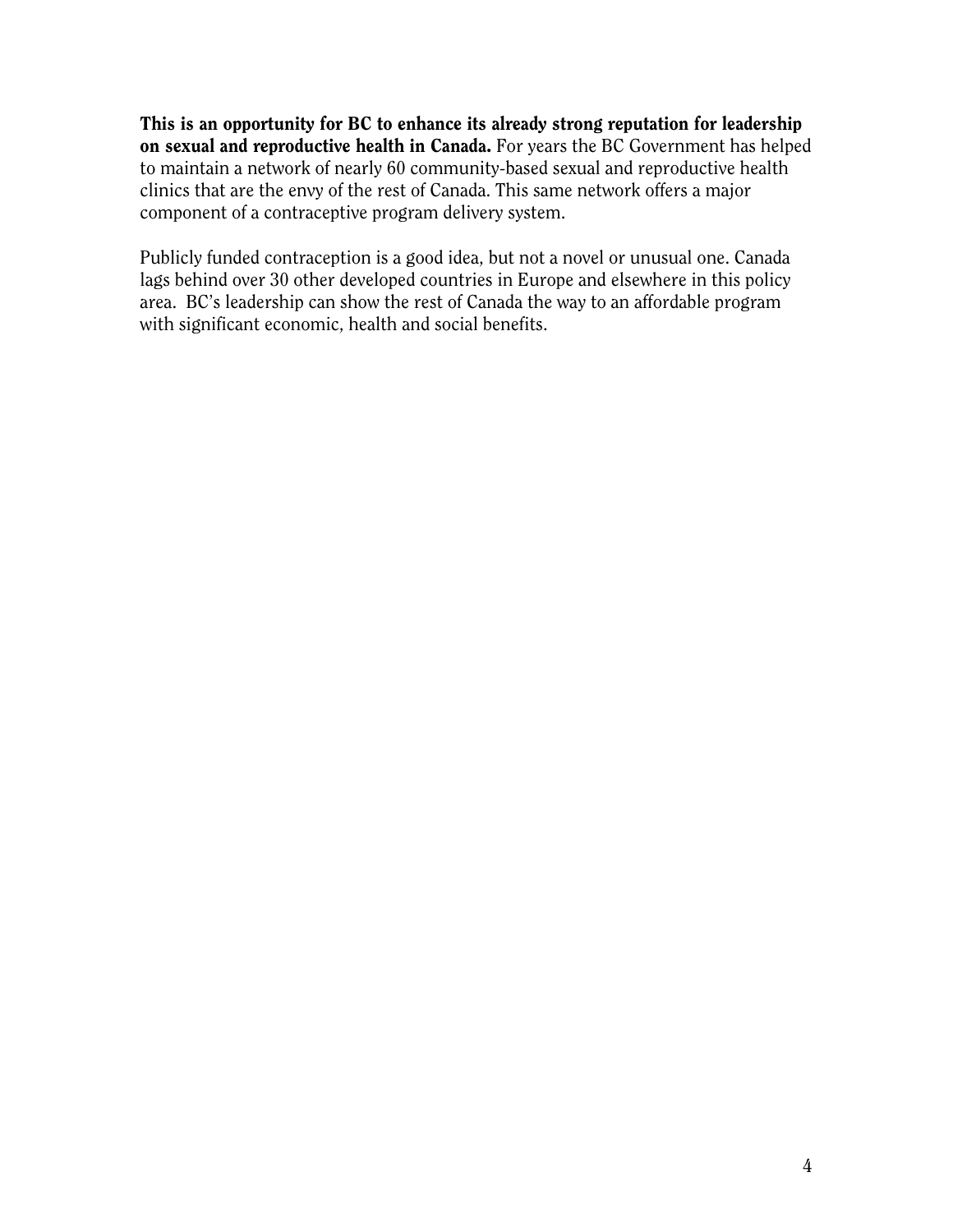## INTRODUCTION

The time has come for BC to take the simple and cost-effective step of providing universal access to publicly funded contraception to all women of reproductive age as a significant preventive health measure that complements the objectives and core functions of the public health system.

This document is a starting point for the development of a comprehensive position paper and strategy for the advocacy of universal contraceptive coverage for all women in BC. Women are the primary focus of this initiative; male condoms are already freely available, and vasectomy (the only other intervention focused on men) is covered under the Medical Services Plan.

The objective of this document is to solicit advice and input from stakeholders in all sectors of BC society with respect to this proposal. Unless otherwise permitted, all input will be used without attribution to the source.

## Universal Coverage for Contraception is Good Economic Policy

A report prepared by Planned Parenthood BC for the Ministry for Children and Families in February 1999 succinctly stated the equation: "subsidized contraception or subsidized babies". There is dramatic evidence from many jurisdictions for the economic sense of subsidizing contraception. Here are just two examples for BC:

- A dollar on contraceptive support for a woman can save as much as ninety dollars in public expenditure on social supports. A profile of contraceptive use in BC's Opt clinics indicates that the average woman will use \$104.40 in contraceptive products annually, for a total of less than \$4000 over a 30 year span. By contrast, the cost of subsidies to one young parent requiring social supports to raise a child to age 18 has been reported by the Canadian Council for Social Development and Manitoba Agriculture at \$167,000, or over \$9000 a year (Manitoba Agriculture, Food and Rural Initiatives, 2004).
- The health system costs associated with a single delivery without complications (CIHI, 2006) would cover a full year's contraception for 33 women. Add the cost of complications and the number of women who could be provided with contraception virtually doubles.

The economic benefits and impacts of publicly funded contraception fall into three categories: reducing public expenditure, impacts on the private sector, and optimizing the economic power of BC residents.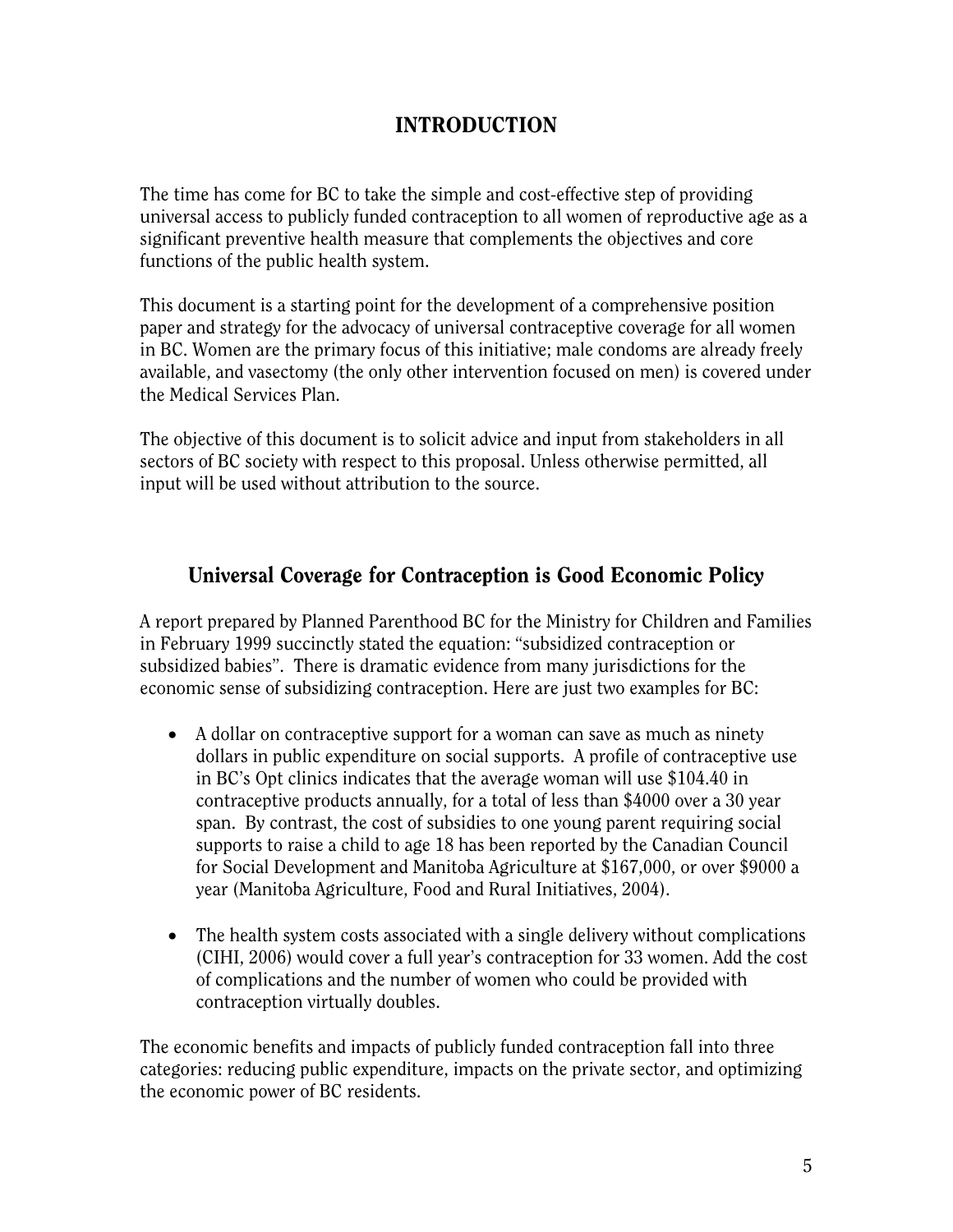#### Reducing Public Expenditure

Health Canada data now over twenty years old indicated that for every dollar spent on preventive sexual health programming, ten dollars are saved in downstream health and social expenditure related to unintended pregnancy (Health Canada, 1999, p. 6). Public funding of contraception represents one such preventive measure that can make a significant contribution to those savings in BC. We calculate that the impact on public expenditure would be a reduction of no less than \$95 million annually. This does not take into account savings that would accrue in public expenditure on program administration costs as demand for other support services declines.

Other jurisdictions have experienced substantial reductions in public expenditure with their own programs of publicly financed access to contraception.

- An evaluation of California's Family PACT program (see Appendix B) calculated cost savings of more than \$7 for every dollar spent in contraceptive services and supplies in a total client population of 955,000 women. (Foster, 2009, p. 446). Forrest et al provided data on the overall impact in the state: annual savings of between \$232 and \$509 million on annual expenditure of \$46 million (1990, p. 161).
- The Guttmacher Institute conducted an analysis of program costs and cost savings (Policy Review, 9 (3), 2006) that would be experienced through expansion of US Medicaid coverage of contraception to include all women who would be eligible for Medicaid-funded birth. The total cost would approach \$800 million, but the costs averted through reduced unplanned births would amount to some \$2.3 billion, a three-fold return (2006, Para. 18).
- One analysis of the contraceptive access program in the UK established a benefit cost ratio of 11:1, with total savings of 3.97 billion pounds over a 13 year period (McGuire, cited in Mavranezouli, 2009). Another based on narrower parameters nevertheless established net returns of one billion pounds over a 15 year period (Armstrong and Donaldson, cited in Mavranezouli, 2009).
- Benefits are observable even on a small scale. In one Swedish town with 11,000 women of reproductive age, a two-year project of subsidized contraception yielded public expenditure savings related to reduced abortion costs alone, of US\$34,000.(Gustafsson, 1994, p. 2).

Appendix B describes the calculations used to estimate the total cost of a publicly funded contraception program for British Columbia. We estimate the maximum annual cost of the program to be approximately \$52 million. This represents 0.326% of the Provincial Government's current health expenditure plans (estimated 2012-13 budget: \$16.127 billion). Annual savings in public expenditure for health, social and income supports are estimated to be a minimum of \$95 million. Given the experience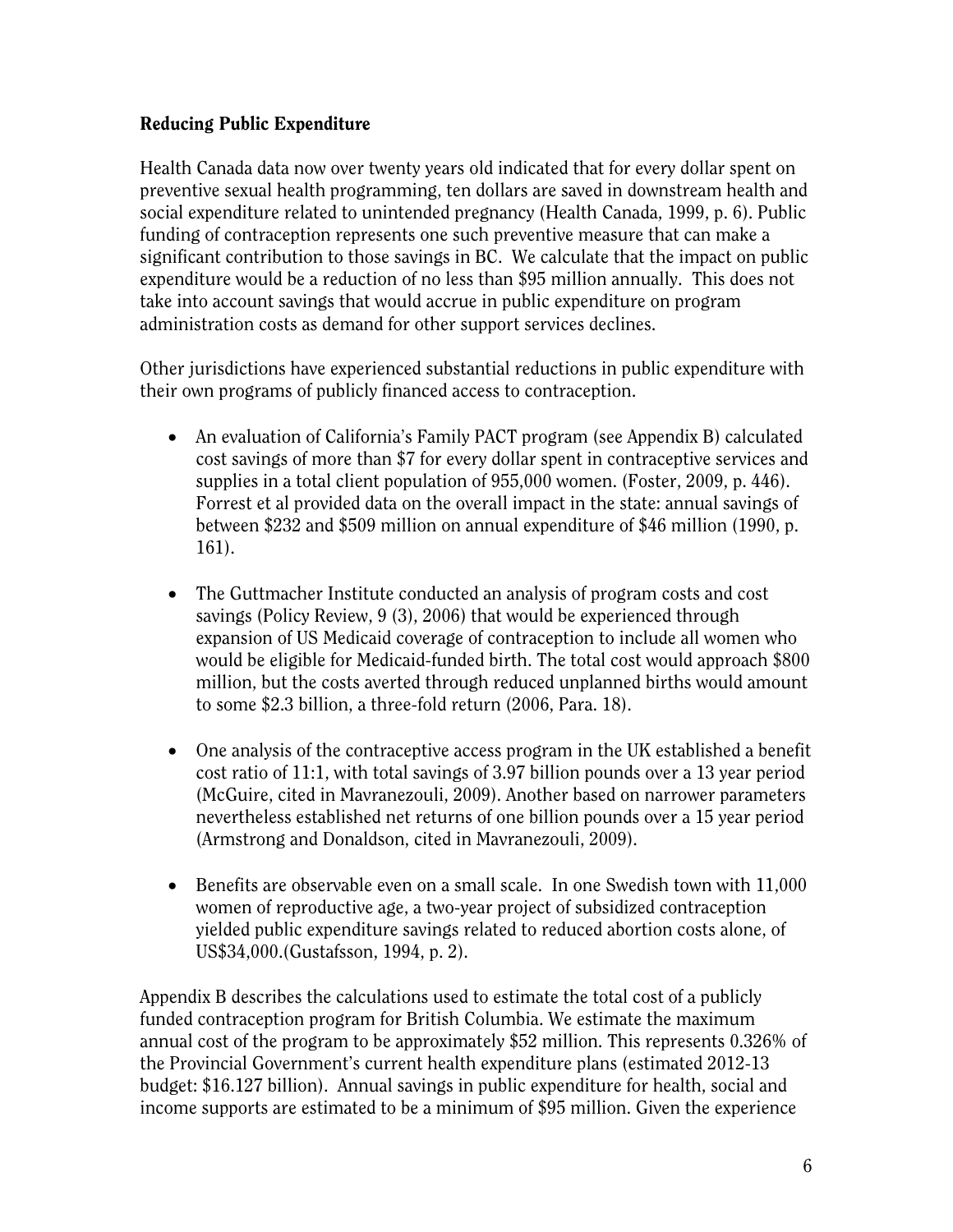of other jurisdictions, this appears to be a very conservative assessment of what to expect.

#### Impacts on the Private Sector

- A number of insurance companies reimburse insured persons for all or part of their contraceptive costs. Publicly funded contraception would result in savings for those companies in terms of their outlays for reimbursement. It is essential to have a dialogue with them around their contribution of some of those savings to the program as a revenue offset. That contribution translates directly into a further reduction in public expenditure.
- Quality control is an issue that limits the confidence attached to some generic contraceptive products, particularly low-dose products where small variations may render the product less effective and reliable. Acceptance of generic products in the provincial plan can be linked to expectations of improved quality management. This is ultimately of benefit to those manufacturers who respond because it builds confidence in their products in a market with millions of dollars at stake.
- The multi-million dollar market represented by a province-wide program will also have a significant dampening effect on manufacturers' price increases. Opt's experience verifies this, even with the relatively modest volume of contraceptive purchases involved in the clinical services program. Moreover, BC's ability to demonstrate the benefits of a publicly funded contraception program is expected to move other provinces to act. The added cost benefit of bulk purchasing on an interprovincial scale will be significant.

## Optimizing the Economic Power of BC Residents

There are several dimensions to this benefit:

- The ability of women to plan whether and when to have children has a direct and positive impact on the education level they achieve, and thus their contribution to the social and economic capital of the province. The importance of education is clear in the public expenditure being made to provide in-school day care to adolescent mothers, to assist them to stay in school.
- Earning power is tax revenue. While the political agenda may include dropping people from the tax rolls, the public policy agenda includes measures that support individuals to increase their earning potential, with a resulting contribution to the tax revenue that supports all public services.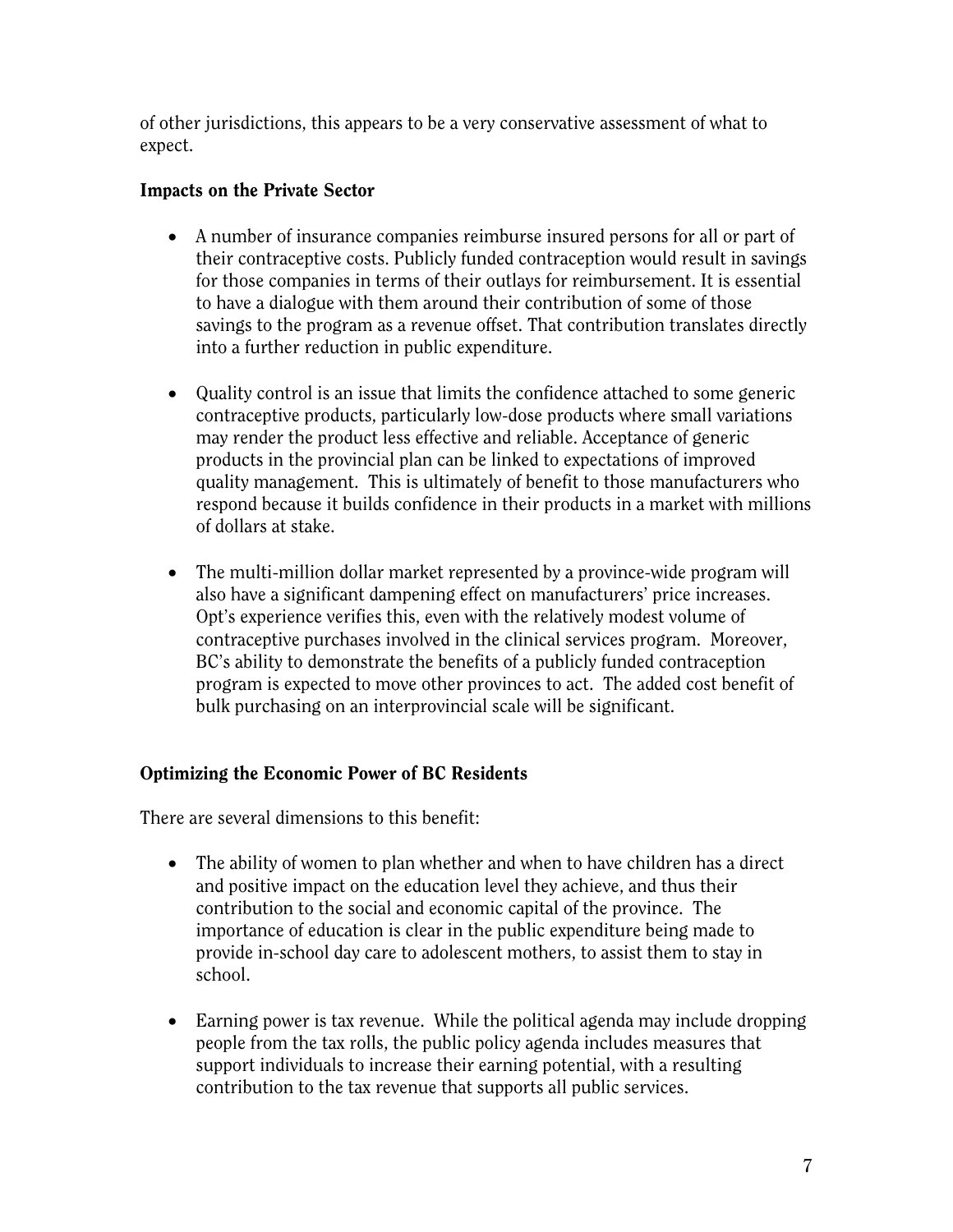## Contributing to BC's Strategic Approach to Sexual and Reproductive Health

Federal/Provincial/Territorial discussions on sexual and reproductive health in Canada culminated in 1999 with the publication of *Consultations on a Framework for Sexual and Reproductive Health* (Health Canada, 1999). The Framework comprises eight principles and seven strategic directions agreed upon by consensus. Supported by the BC and federal governments and led by Options for Sexual Health, BC was the first province to assess the application of the Framework to the provincial health and social environment.

The proposed contraception initiative for BC is an important and direct strategic response to at least three of the Framework's principles:

- *Principle 3: The promotion of sexual and reproductive health and prevention of problems will reap the greatest benefits.*
- *Principle 4: Health interventions should be safe, effective and evidence-based, and individuals should be fully informed before making decisions.*
- *Principle 6: Access to sexual and reproductive health programs and services should be equitable, responsive to diversity, and not limited because of discrimination based on gender, age, race, ethnicity, marital status, sexual orientation, religion, culture, language, socio-economic status, disability or geographic location.*

The initiative also contributes to the pursuit of several of the Framework's strategic directions:

- *Personal Choices: increasing the opportunities for all individuals to develop and maintain the knowledge, capacities, skills and behaviours needed to make healthy personal choices throughout life.*
- *Access to Services: facilitating equitable access to effective health services and treatments that prevent problems and promote, protect and restore sexual and reproductive health.*
- *Social and Economic Conditions: reducing social and economic risk conditions, particularly poverty and discrimination, that limit opportunities to achieve sexual and reproductive health.*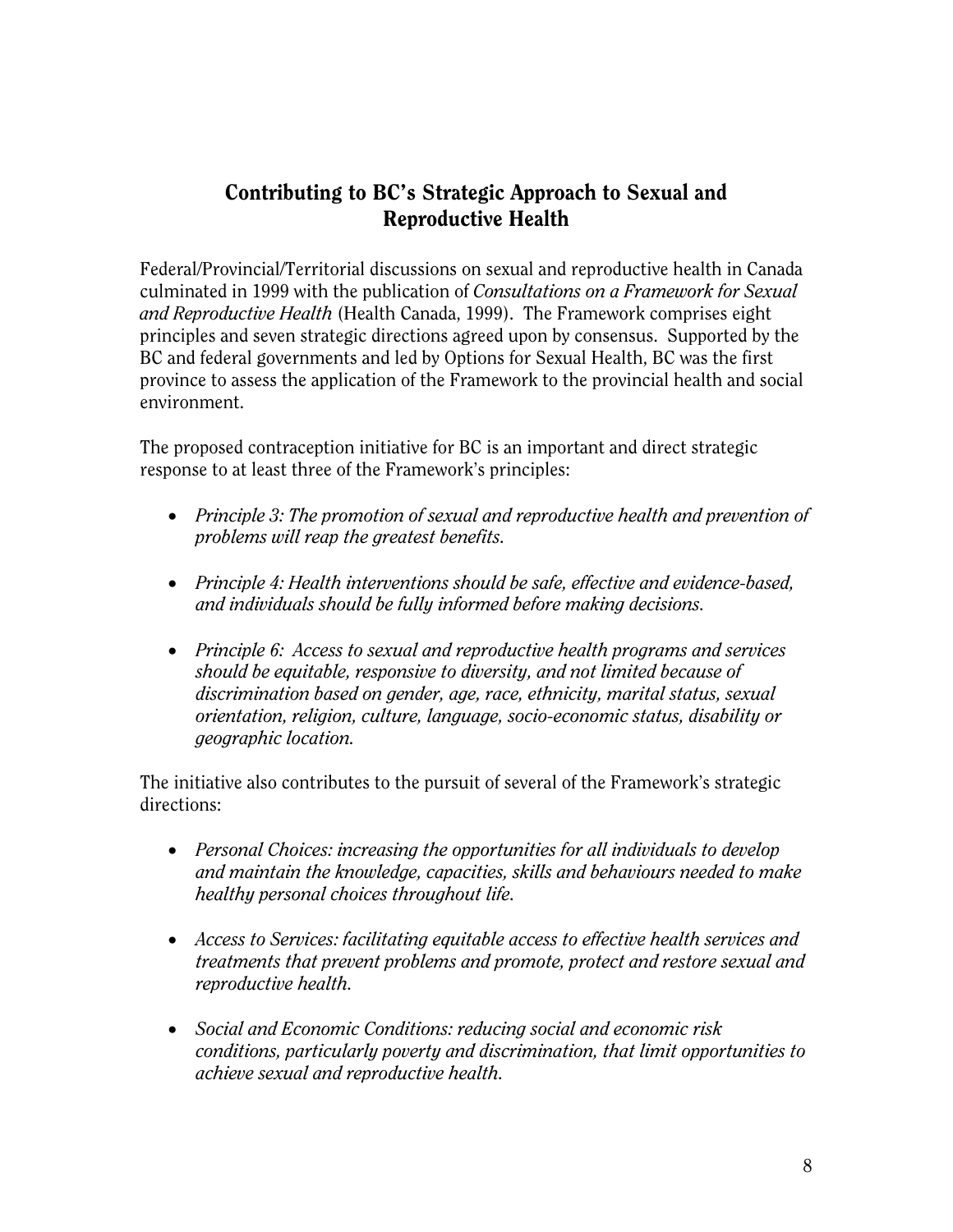In 1997 British Columbia established six health goals, with supporting objectives and progress indicators. Goal 2 is stated as:

*"Opportunities for all individuals to develop and maintain the capacities and skills needed to thrive and meet life's challenges and to make choices that enhance health."* 

Among the objectives is: *"increasing the percentage of sexually active British Columbians who use appropriate contraception and safer sex practices".* Suggested indicators included the teen pregnancy rate and the abortion rate.

The Provincial Health Officer is charged with the task of reporting regularly on our progress toward their achievement. Dr. Perry Kendall's 2002 Annual Report included an assessment of sexual health as part of Health Goal 2. He noted that Europe has better teen sexuality outcomes than Canada and the US, and cited research from *Advocates for Youth* that identified unimpeded, even free, access to contraceptives as one of the factors affecting the European success; another was that political or religious groups have little influence on public health policy. (p. 66). Dr. Kendall's own recommendations fell short of proposing universal coverage, but he did comment that "more should be done to promote healthy, responsible sexuality and alternative methods to abortion, such as the more widespread availability of emergency contraception." (p. 68). In fact BC took steps, first to extend the scope of pharmacists' practice to include prescribing emergency contraception (EC), then to adopt changes in federal regulation that made EC available as a non-prescription product.

## Reproductive Rights and Public Policy Response

Women in BC have the right to determine for themselves when and whether to become pregnant and bear children. That right is reflected in Canadian law and provincial public health policy, though imperfectly. The imperfection arises in large measure because there are barriers in the reproductive lives of many women that impede their ability to exercise that right. Access to reliable, affordable, confidential and clinically appropriate contraception is one of those barriers. Judgmental attitudes among some providers of health services, weaknesses in the protection of confidentiality, and gaps in preventive sexual health education are associated barriers.

Public health policy recognizes these barriers for some individuals and groups, but not for others. The federal government covers the full cost of various contraceptive options for Status Indian women. Some Regional Health Authorities in BC provide oral contraceptives to youth free of charge. The definition of "youth", however, varies from Authority to Authority, suggesting that the Provincial public health goals being met with this measure are not clear. Some recipients of social assistance and disability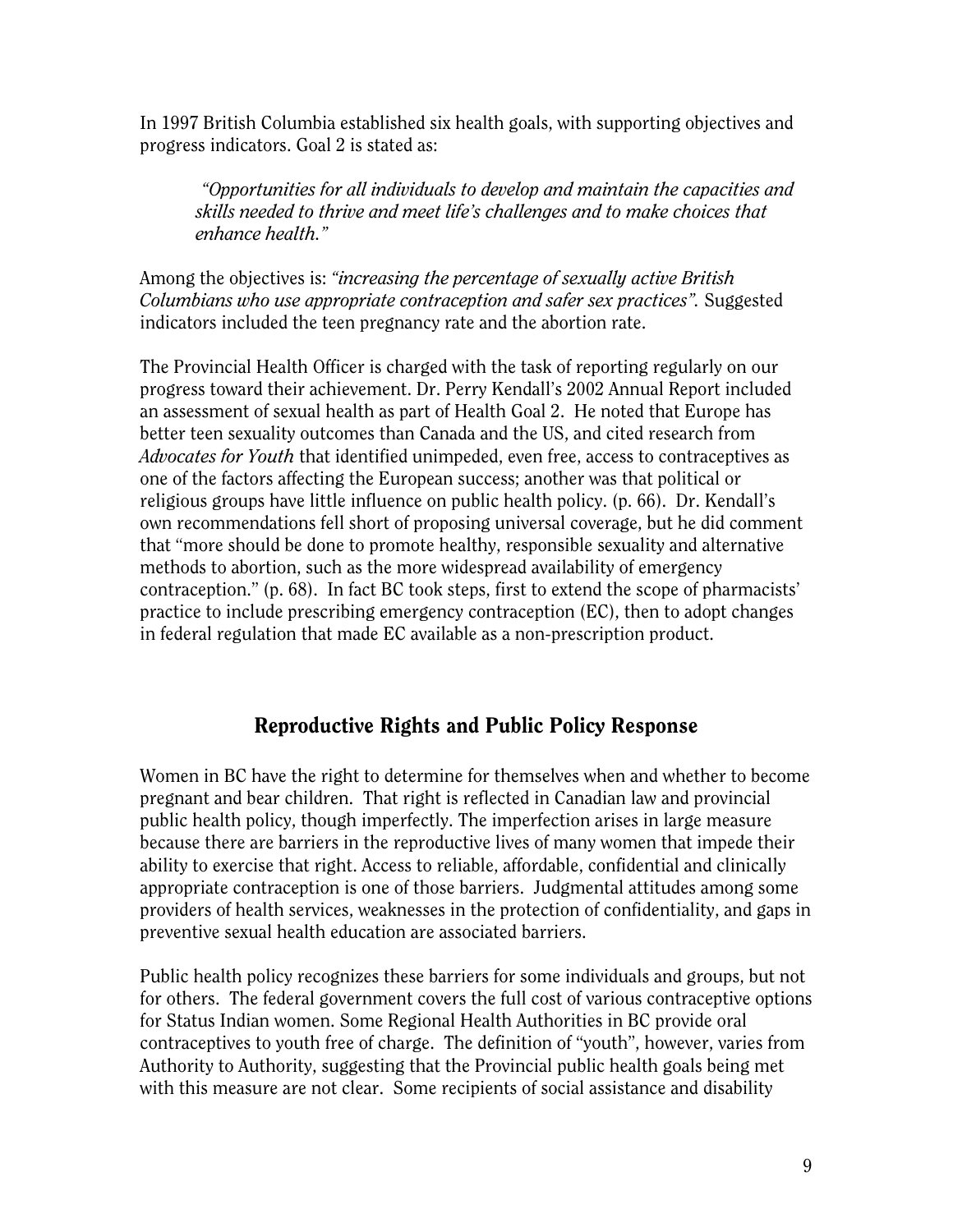assistance in BC have subsidized access to prescription medications including oral contraceptives. Effective March 15 2010, however, the Government removed "contraceptive devices" (IUDs) from the items covered by these programs (media release, para. 7), even though they are a very cost-effective option. On-line subsidies for other products are available but they involve a cumbersome process that can discourage applicants, particularly those with limited computer skills. Recipients of assistance have experienced judgmental attitudes in the social assistance arena that make access to contraceptives unequal and demeaning for some (e.g. if a woman is not supposed to have a supporting partner while receiving social assistance, why does she need contraception?).

There are other precedents of importance.

- The Province already pays the cost of a variety of vaccinations as a preventive and protective health measure because it has both personal and social benefits in terms of health and wellbeing. Public policy affecting access and barriers to vaccination is based on established scientific and clinical evidence; the same evidence base should apply to the policy framework for contraception.
- Adults and youth routinely have publicly funded access to condoms through a variety of access points and activities (e.g. condom blitzes in bars). As many of these activities are collaborations between public health and not-for-profit organizations, the groundwork has already been laid for efficient and effective collaboration in the delivery of a comprehensive contraceptive program.
- While the supply has diminished, physicians continue to give free contraceptives to patients from samples provided to them by pharmaceutical manufacturers. From a public policy perspective, though, this is an inherently inequitable practice.
- The Society of Obstetricians and Gynecologists of CANADA (SOGC) has a national program in place to provide women in need with free contraception. Administrative difficulties make the program hard to access; nevertheless, this professional practice initiative serves to illustrate the benefits of a public policy approach.
- Many other countries already subsidize, in full or in part, universal access to contraception; examples include the UK, France, Spain, Sweden, Denmark, the Netherlands, Italy and Germany (Centre for Reproductive Rights, 2009). This has not been done merely as a politically attractive measure; it has been done because the personal and public health and social benefits far outstrip the cost.
- Washington State is one of some thirty jurisdictions in the USA that have programs providing free contraception for women and men who have no health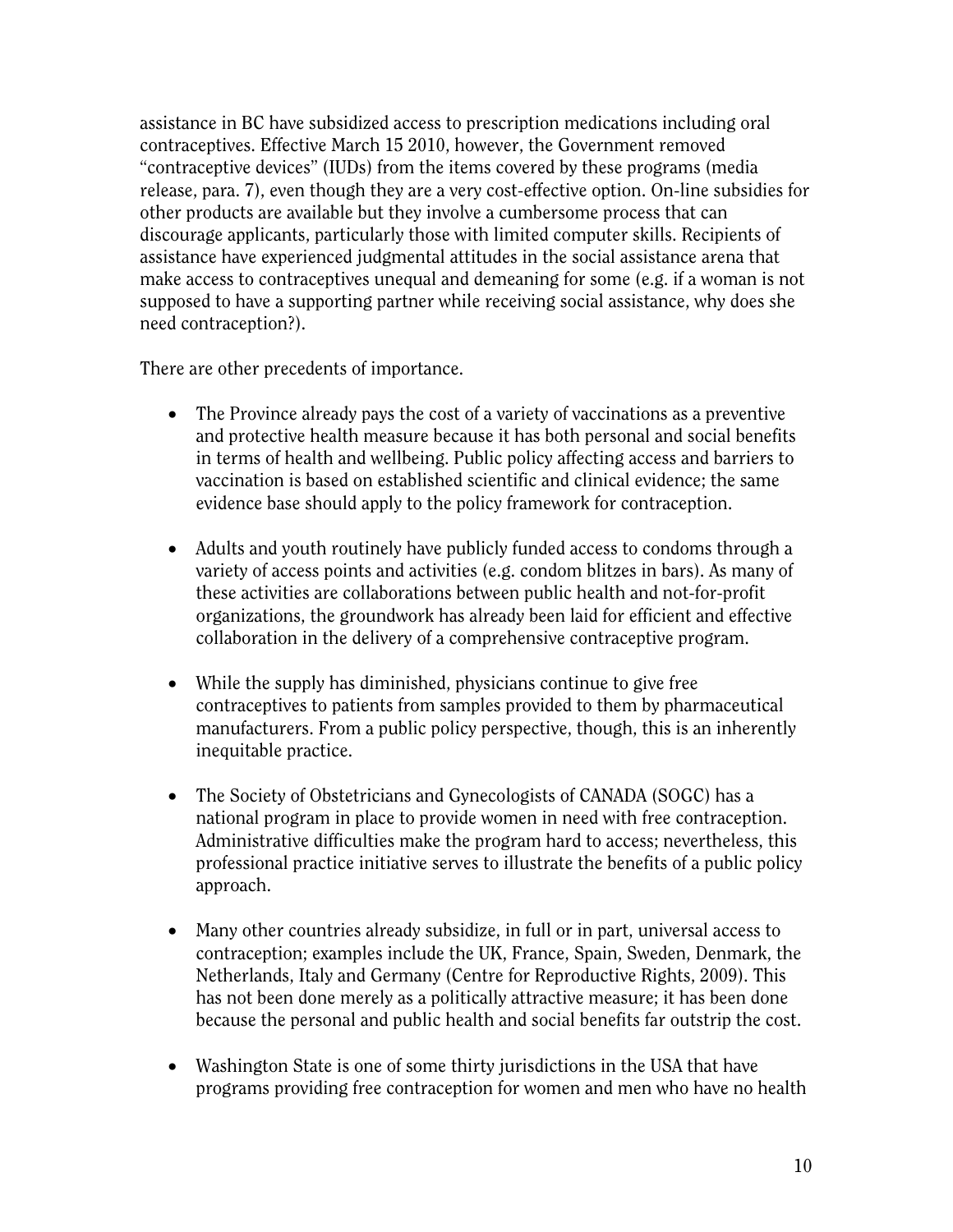insurance or whose plans do not cover contraceptives. This is not a universal access program, but it does have something to offer as a logistical example (see Appendix B).

Over the past several years the BC Government has signaled a general sentiment toward preventing unintended pregnancy and its consequences in various other ways:

- It funds the delivery of clinical services through Options for Sexual Health and the Island Sexual Health Society with the implicit goal of keeping contraception affordable. To the extent that this goal is still in play, the movement from partial subsidization to full subsidization is really only a matter of degree: the community approach to program delivery has a long track record of effectiveness.
- It has supported the transition of emergency contraception from prescription status and physician control, through the extension of prescribing functions to pharmacists, and now to non-prescription status.
- It has expanded the scope of practice of registered nurses into contraceptive and STI management, increasing access to contraception and other supportive sexual and reproductive health services through an expanded network of service providers. This move has established a vitally important foundation for an efficient and geographically comprehensive delivery network for publicly funded contraception.
- Through some public health units and youth clinics the Government currently makes emergency contraception available to women without cost.(Unfortunately, it is not also provided to men in advance of need, though Opt recommends this practice.) Emergency contraception is a relatively expensive and less effective measure than providing continuing contraceptive protection in the first place, but it can represent a source of funding for universal coverage.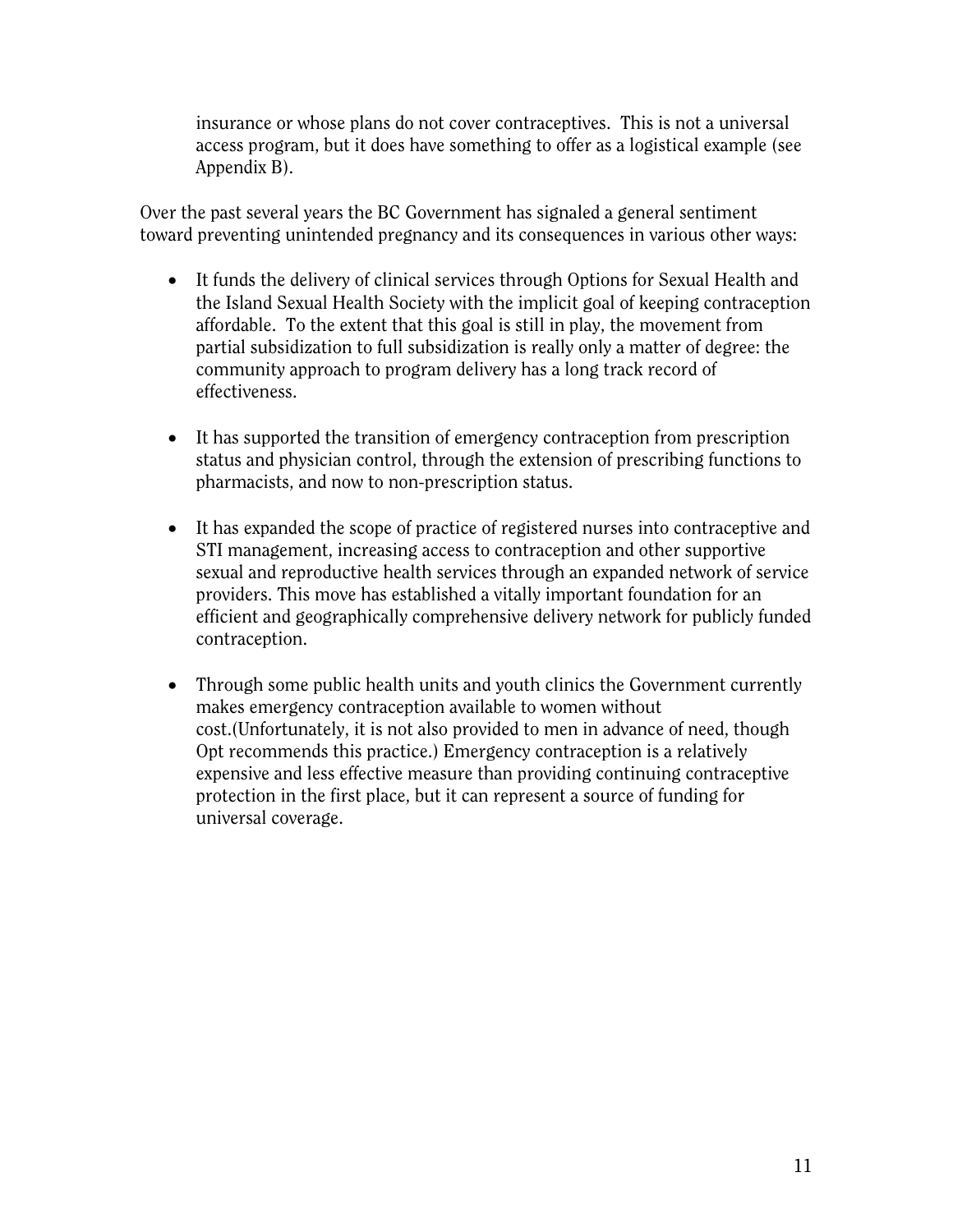## Contraception, Harm Reduction and the Duty of Care

Harm reduction is a principle embraced by public health authorities in a number of areas. The BC Centre for Disease Control defines it as follows:

Harm reduction involves taking action through policy and programming to reduce the harmful effects of behaviour. It involves a range of non-judgmental approaches and strategies aimed at providing and enhancing the knowledge, skills, resources and supports for individuals, their families and communities to make informed decisions to be safer and healthier. (BCCDC, 2009, p. 1)

Harm reduction is a concept not limited to "risk behaviours"; it addresses the full range of normal everyday human behaviour to which some risks may be attached. At one end of the harm reduction spectrum are legislated measures for the breach of which formal penalties apply. Examples of this are helmet and seat belt laws, and restrictions on cell phone use while driving. At the other end of the spectrum is a measure like the *InSite* clinic, providing a safe alternative for injecting banned substances as part of an overt harm reduction strategy. Universal access to contraception fits within that spectrum.

Once government adopts a public health measure and makes it available to the populace, it has a duty of care to ensure the effectiveness of what it does. More particularly, when the public health system offers contraceptive care to the public it has a duty to provide effective care.

Through the public health system the government offers free condoms on request. In this case the system is offering the public the least effective means of contraception (short of abstinence) free of charge, while more effective means are not provided on the same basis. The argument that this measure is focused on STI prevention would not hold water, because internal condoms are not offered in the same context. Since the government has not presented the economic or other reasons why it does not provide the most effective protective options available, the situation could be seen as a breach of that duty of care, especially with respect to women. The situation is exacerbated by the government's difficulty in ensuring barrier-free access to abortion services as a remedy for its breach of duty.

A corollary public duty may be associated with mandated sexual health education in schools. The prevailing focus of learning outcomes and curriculum is on the risks and harms associated with unintended pregnancy and exposure to STIs. This emphasis arguably carries with it the duty to provide barrier-free access to protective and preventive clinical services and contraceptive products. This duty is implicitly acknowledged in the availability of free contraception in youth clinics sporadically around the province, so why are all youth not treated equitably?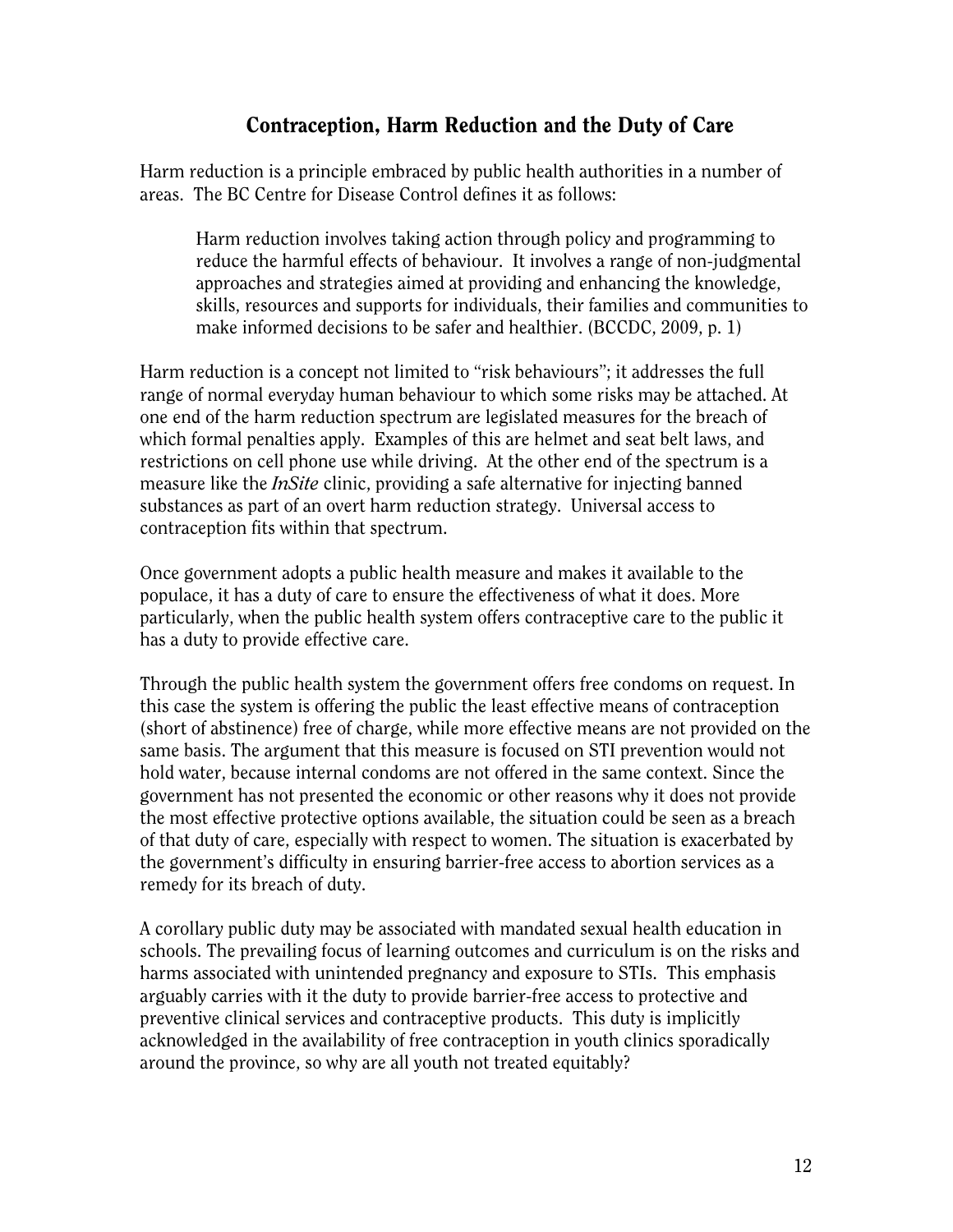## Publicly Funded Contraception is Good Education Policy

Publicly funded contraception will contribute significantly to the normalization of sexual and reproductive health. The impact will be felt in several settings, but nowhere is it of more importance than in the education system. The fact that sexual health education is mandated is not in itself sufficient to ensure that youth receive comprehensive, factual and non-judgmental information on their options for preventing pregnancy and sexually transmitted infections. Whether or not youth feel that contraception is consonant with their personal values at a given point in time, the education system has a clear duty to provide accurate and complete information needed to make that personal judgment.

- Abstinence is an essential choice in any sexual health education curriculum. But curriculum based only on that option, and on a litany of fearful and often misleading risks associated with other choices, has a woeful track record of ineffectiveness. Public funding of contraception sends a clear message to school boards and students that reliable information on contraception is a normal and expected component of sexual health education.
- Normalizing the conversation on contraception carries with it the benefit of making conversation on all other aspects of sexual and reproductive health more comfortable and effective for all concerned. We assume that the purpose of sexual health education is to help youth through adolescence and adulthood as healthy, confident and sexually expressive human beings. Any steps that make their education more successful are good education policy.
- Education doesn't stop at the schoolyard. In all other environments where youth and adults with special care requirements live, the issues of intimacy and sexual expression are also present. Professional training and resident education programs in these settings are in their infancy, relatively speaking. Normalizing even part of this complex issue will contribute greatly to facilitating the training and education that are needed, to the confidence and compassion offered in these settings, and to the health and wellbeing of residents.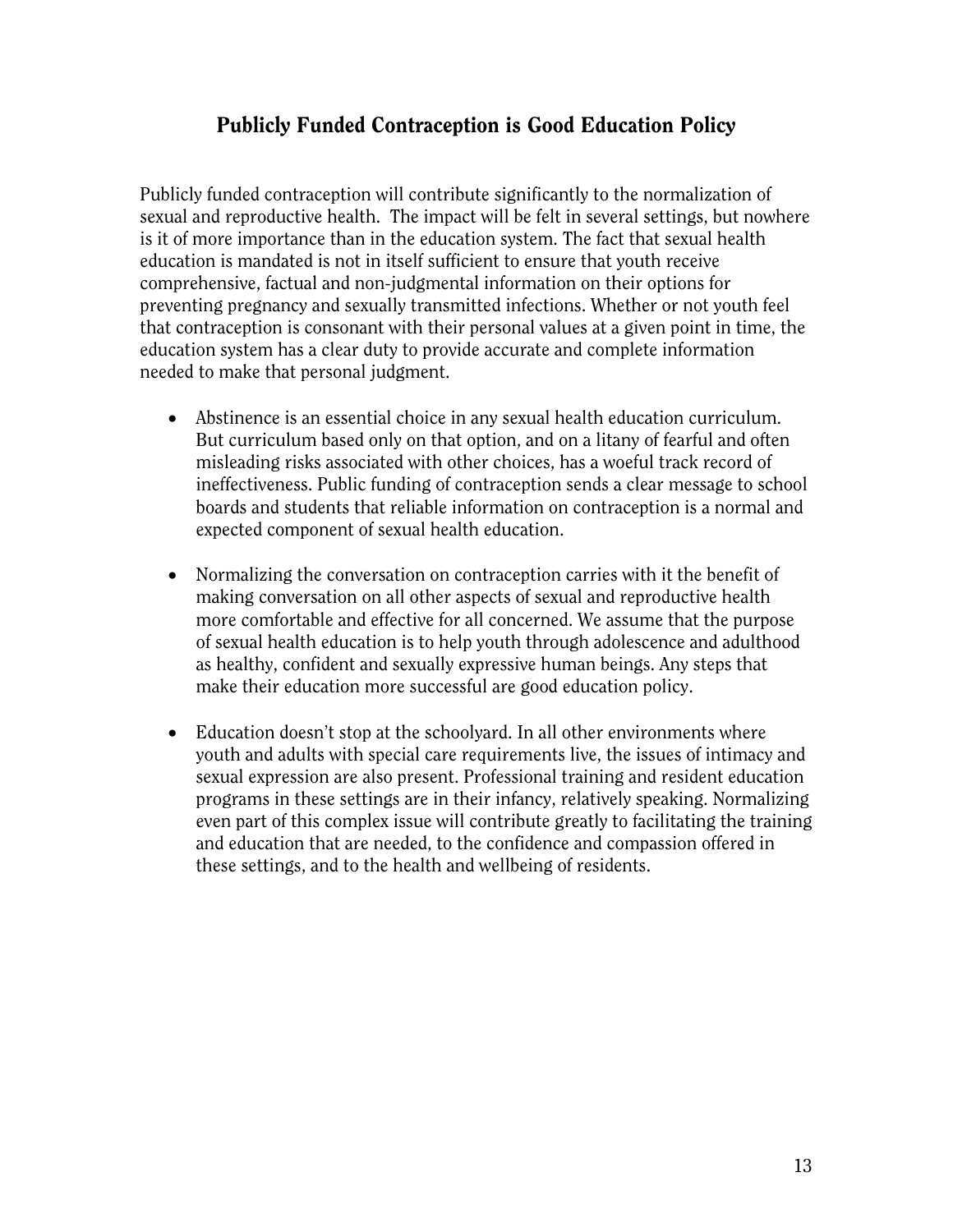## Access to Contraception is Good Health Policy

At the outset, two important perspectives need to be made clear.

- The Society of Obstetricians and Gynecologists of Canada notes that "effective contraception is underutilized in Canada. Estimates suggest that [in 2007] in Canada there were 300,000 unplanned pregnancies and of these, approximately 106,000 women chose pregnancy termination." (SOGC, 2010, slide 6) Clearly, not every unintended pregnancy is unwelcome, and no such assumptions are made here. The ability to plan and prepare for pregnancy and parenting, however, provides for more favourable outcomes in every respect.
- Some may regard this initiative as exclusively heterosexual in its focus, but it reflects broader considerations. There are other therapeutic benefits of hormonal contraception that apply to women regardless of sexual orientation. In this regard, universal access may have a positive complementary impact on both health care costs and the access afforded to low income women who might otherwise forego the therapeutic benefit. As well, the broad social issues of sexual and cultural diversity in the province carry with them unique needs and concerns with respect to sexual and reproductive care, of which pregnancy planning and reproductive rights are important components.

#### The Health Impact of Unintended Pregnancy

Women who experience an unintended pregnancy are unlikely to have prepared nutritionally (e.g. Folic acid) or to have ceased consuming alcohol or smoking in anticipation. Unintended pregnancy precludes the opportunity to receive preconception care that may improve pregnancy outcomes. Women with an unintended pregnancy are at greater risk for physical abuse and depression. Couples experiencing unintended pregnancy are more likely to end their relationship, and they may forfeit their educational and professional aspirations (Brown & Eisenberg, 1995, pp. 50-90).

When the decision is made to continue an unintended pregnancy, and then to parent, the consequences include potential adverse effects for children and their parents. Unintended pregnancy is associated with later entry into prenatal care, a lower number of total prenatal visits, tobacco and alcohol use during pregnancy, low birth weight, infant mortality, child abuse, and insufficient resources for child development (Brown & Eisenberg, 1995, pp. 50-90).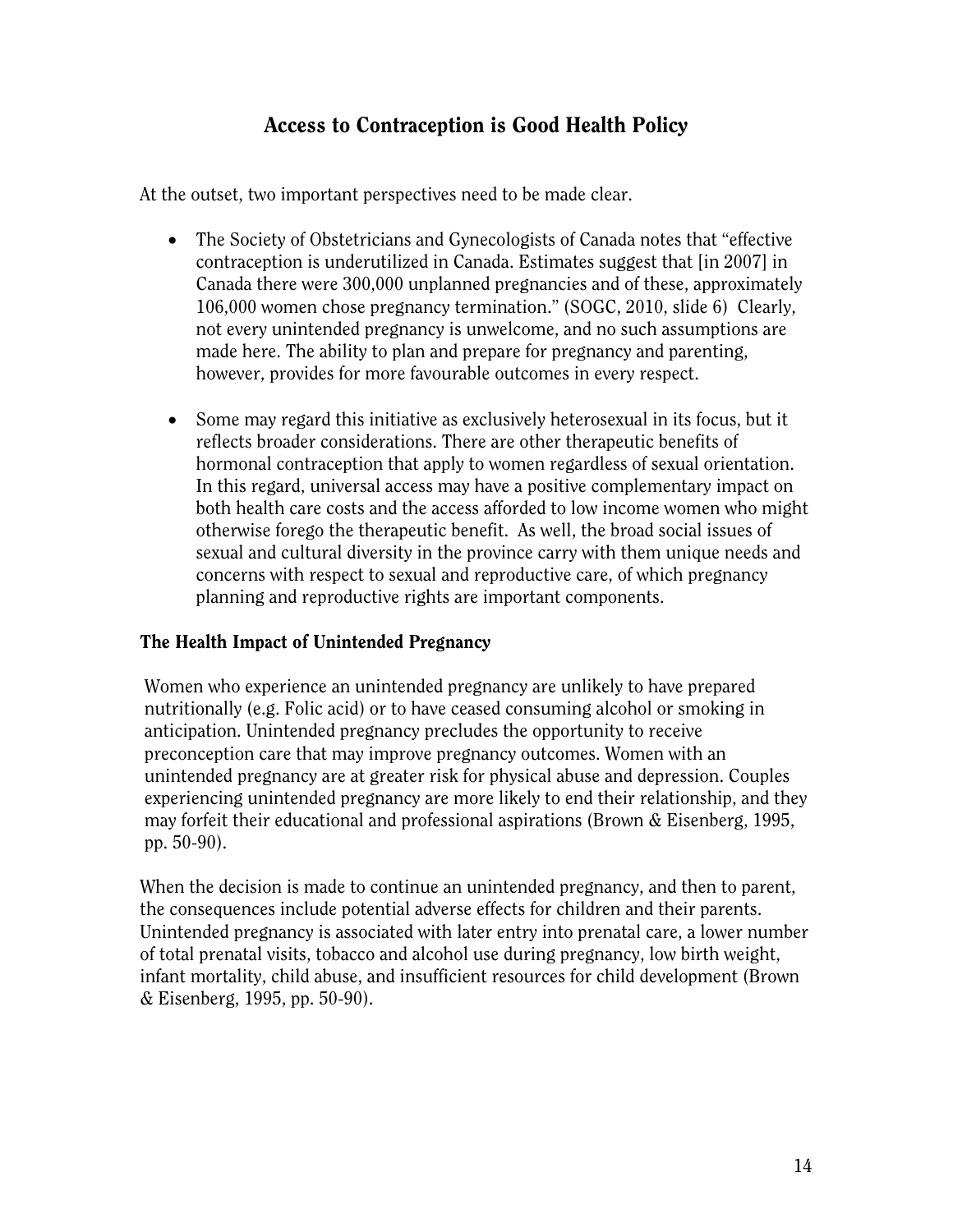#### Reduced Risk of Cancer

The Society of Obstetricians and Gynecologists of Canada's 2008 Position Statement on "the Birth Control Pill and Cancer" notes the following benefits:

- Review of relevant studies by SOGC experts indicates that oral contraceptives reduce the risk of ovarian and uterine cancer.
- Oral contraceptives have been proven to reduce rates of endometrial and ovarian cancer by 50% or more. This benefit increases with duration of use and persists for up to 20 years after oral contraceptives are stopped (SOGC, 2008).

#### Other Therapeutic Benefits

In addition to providing reliable contraception, oral contraceptives have numerous non-contraceptive benefits which have afforded relief to millions of women suffering from dysmenorrhea (painful menstruation), menorrhagia (heavy menstrual flow), premenstrual syndrome, acne, unwanted hair growth, pelvic pain due to endometriosis, and iron deficiency anemia. (SOGC, 2008)

#### Reducing the Risks Associated with Pregnancy and Childbirth

Contraceptives are safe. Women are far more likely to die from pregnancy related complications, from automobile accidents or from a fall than they are from using contraception.

The SOGC also notes that "The risks of pregnancy are substantial, and failure to use contraception due to unfounded, ill-advised fears about the side effects of hormones may do far more harm to women than any of the purported adverse effects of the contraceptive method."

#### Reducing the Risks Associated with Unsafe Abortion

We need to recognize that for various reasons, including threats to confidentiality and severe limitations on access to abortion services in remote parts of BC, women may seek abortion from an unsafe provider or procedure. One step toward reducing this risk is to eliminate barriers to accessing contraception.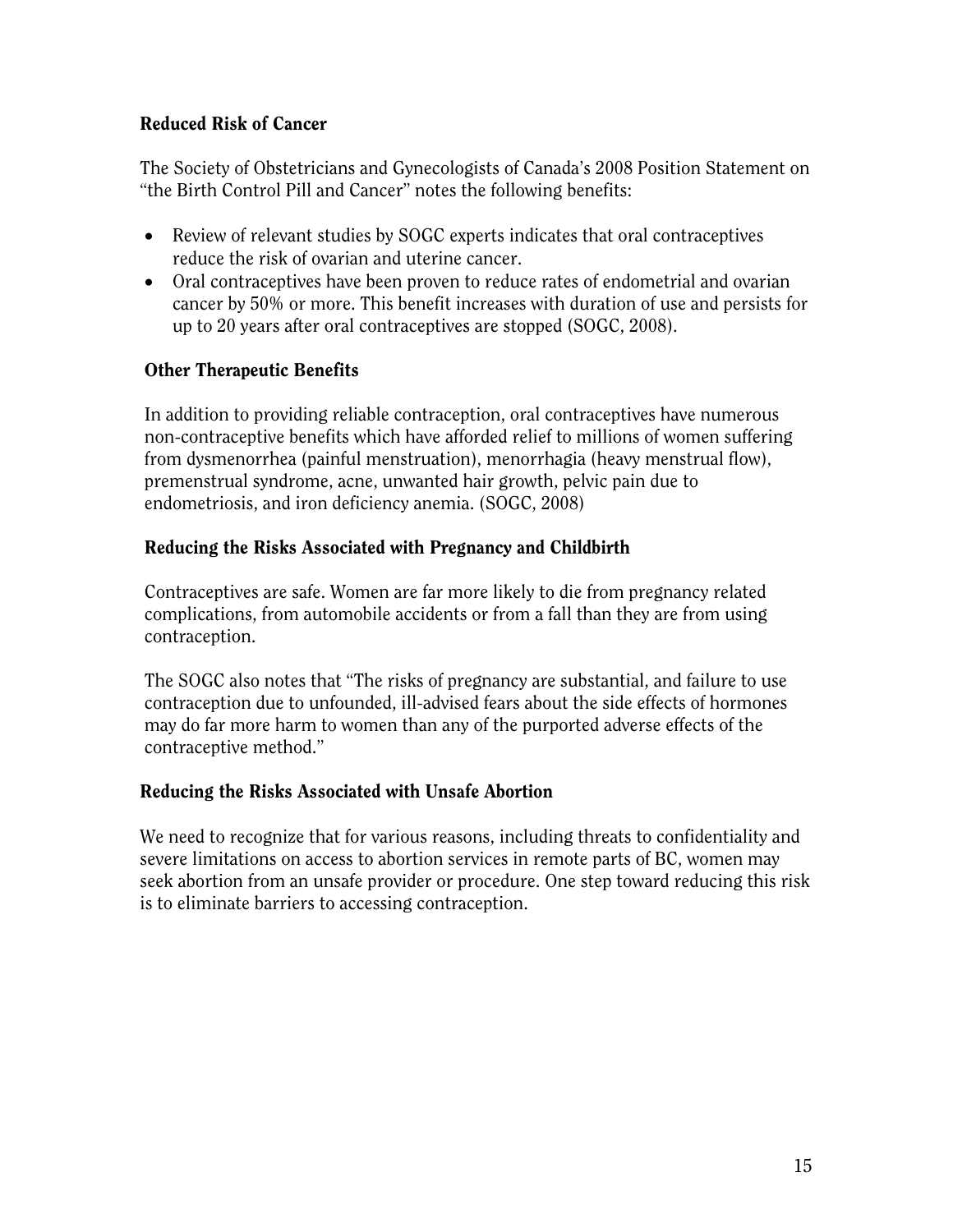## Supporting Family Planning is Good Social Policy

There is a close link between social impact and economic benefit (see Appendices B and D). Improving the opportunities for academic and employment success for young adults has the dual effect of enhancing the economic and tax base, and reducing social support expenditures. A significant factor in this equation is preventing the interruption in education and employment preparation, whether immediate or longterm, which often result from unplanned young parenthood.

Social values in BC appear to favour movement toward universal coverage of contraception. McIntyre Mustel Omnibus polls commissioned by the Planned Parenthood Association of BC in 2001 indicated strong support for the corollary issues of government-supported comprehensive sexual health education and clinical services. Similar polling data are needed to update our knowledge of the social value sets involved, particularly around the coverage proposal. There may be an opportunity to portray universal coverage as a natural extension of the educational and clinical programs already in place.

Some parents hold the view that their children's health is their responsibility, and will not react well to the possibility that their children could access contraception at no cost and in complete confidence. We should expect this view to generate pressure for tightening the current provisions of the Infant Act allowing a child to seek medical care without parental consent. That would be a serious setback to the wellbeing of young people.

We need to determine whether the values reported to be encountered in the social assistance system (if a partner is in the picture some support is assumed, so there is no need for subsidized contraception) are official, widespread and supported or rejected by the public at large

There is every reason to expect that universal coverage of contraception will reduce the demand for abortion services. This is a multi-layered perspective, however, and its nuances need to be clearly understood.

- Publicly funded contraception is not a legitimate opportunity to constrain the right of access to abortion services. In equal measure, the measure should be supported by support for the right not to use contraception, whatever the consequences of that decision.
- Any notion that a reduction in demand for abortion would provide room to reduce the Government's budgetary commitment to abortion services is a false dichotomy. In the first place, geographic access to abortion services remains a significant unresolved issue in the province. Second, the cost benefit of reduced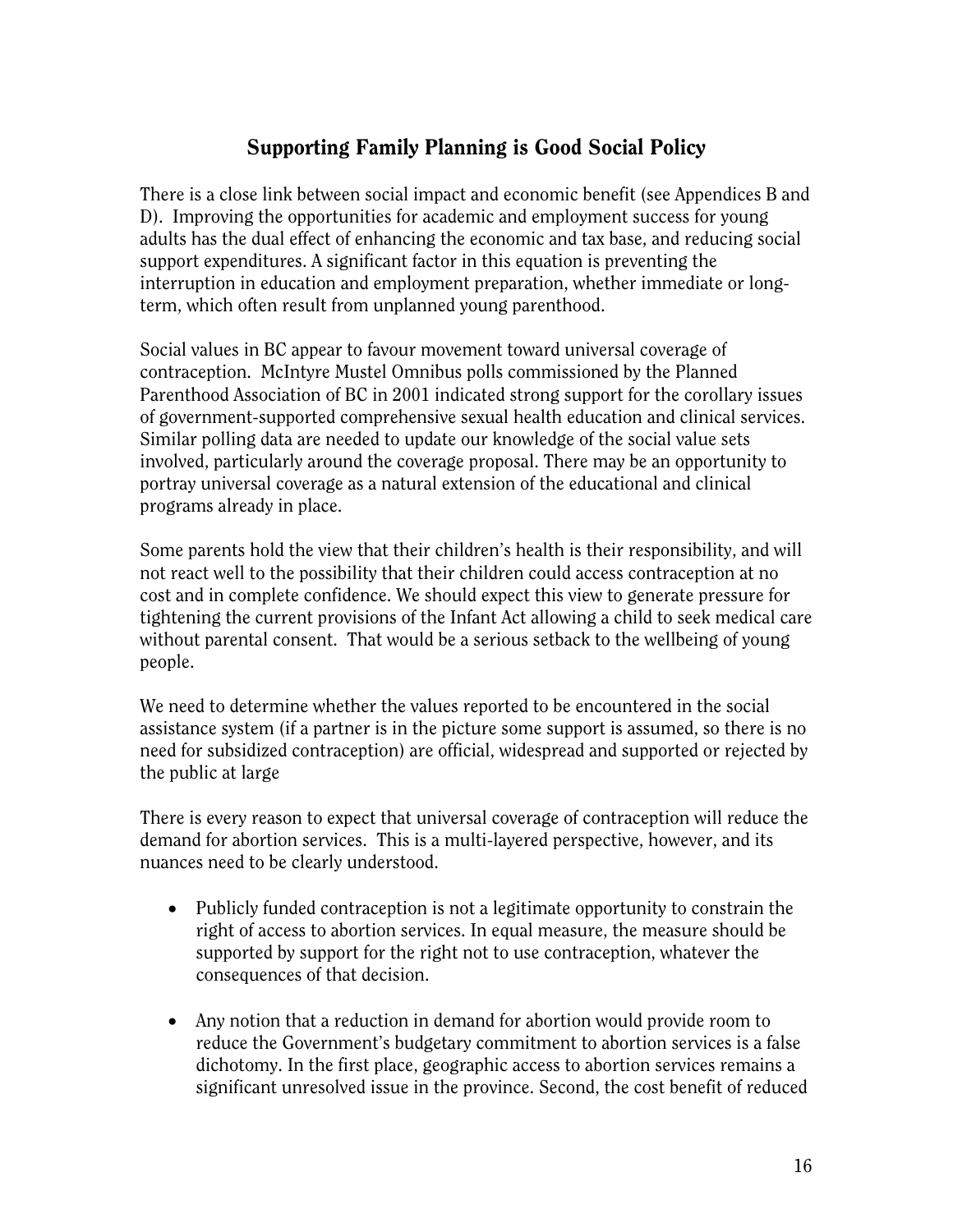demand is in the fact that for the cost of one abortion two women's contraceptive coverage would be paid for a full year.

• Reduced demand for abortion will not result in any significant ground gained with the anti-choice faction, because many of them are also opposed to contraception. Instead, this entire measure is an opportunity to challenge opponents to support the same objectives as the coverage proposal with alternative strategies.

## Misinformation Makes Poor Policy: Myths and Facts

#### *Myth: Eliminating the cost of contraceptives will have no impact on use.*

Fact: the cost of contraception is a barrier to use in women who would otherwise use it. The research on pricing and access shows two important things. The first is that access is negatively affected by cost. The other is that free contraception is not necessarily the only route to improving and supporting contraceptive use; the research indicates that there is little difference is use between free contraceptives and those that are priced to be very affordable. Providing free contraception is, however, administratively more economical than collecting revenues and monitoring price compliance.

#### *Myth: Contraceptives, especially The Pill (oral contraception), Depo-Provera, IUDs, and Emergency Contraception cause abortion* (Flynn, 2005, paras 13-19).

#### Fact: Oral Contraceptive Pills do not cause abortion.

Continuing to take the birth control pill before or after a pregnancy is confirmed will not abort the fetus. There is no evidence that taking the pill will have an effect on fetal development. Oral contraceptives do not cause miscarriages because they do not work in that way. Rather, they prevent pregnancy by inhibiting ovulation or causing the cervical mucus to thicken.

#### Fact: IUDs do not cause abortion.

IUDs prevent pregnancy. The leading brands of IUDs, for example, work by keeping a woman's egg and a man's sperm from meeting. One mechanism is the use of copper, which repels sperm, so they don't have a chance to fertilize an egg. The other is hormonal thickening of the cervical mucus. This prevents sperm from reaching the uterus (Association of Health Professionals, 2010).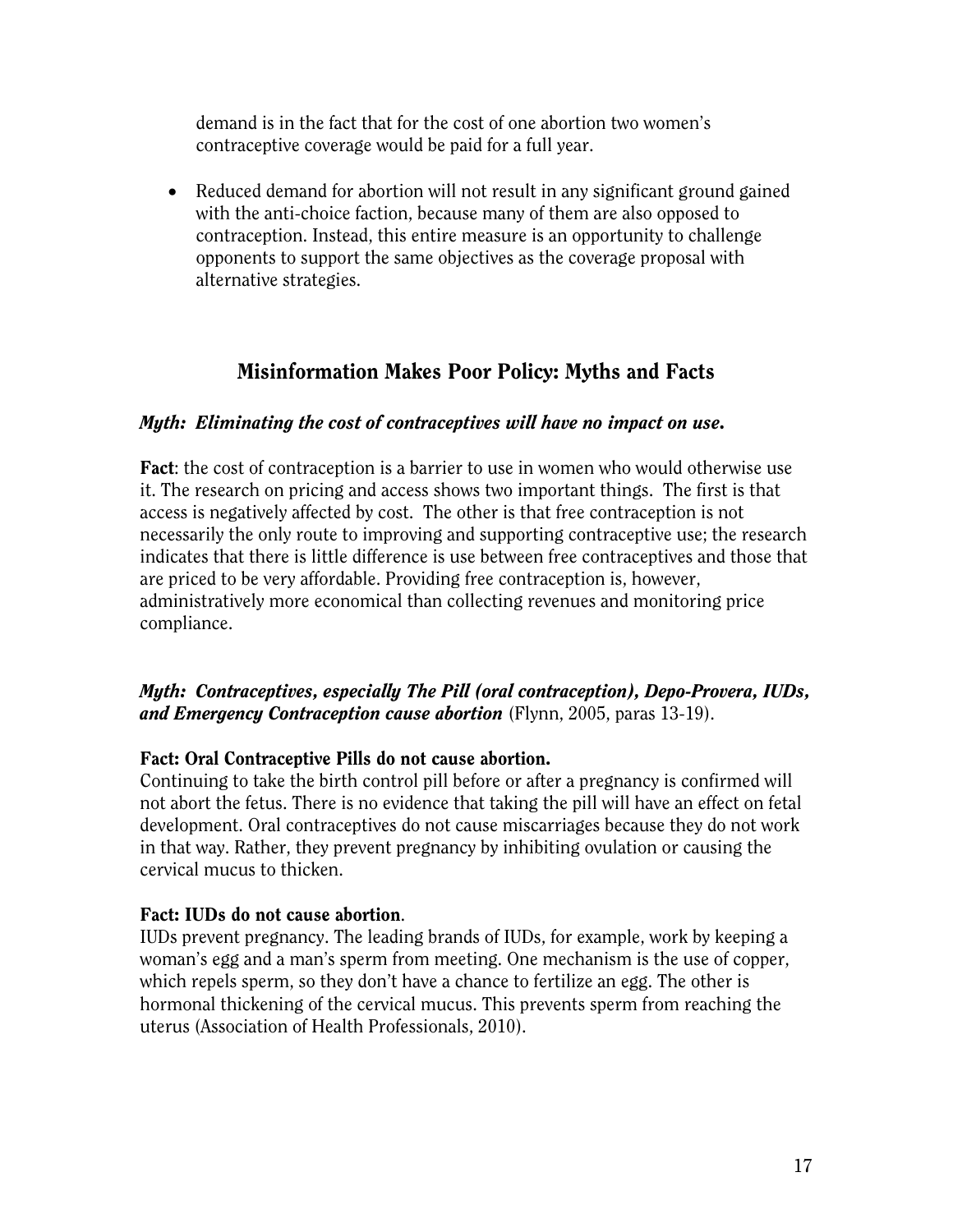#### Fact: Depo-Provera does not cause abortion.

Depo-Provera prevents an ovary from releasing an egg, thereby preventing pregnancy. Depo-Provera given to a woman who is already pregnant will not cause an abortion

#### Fact: Emergency Contraception does not cause abortion.

Emergency contraception prevents pregnancy by either temporarily stopping ovulation, preventing fertilization, or preventing an egg from attaching to the uterus. Plan B will not work if taken when already pregnant, but if it is taken after a pregnancy has occurred, there is no evidence that it will harm the developing embryo (Ottawa Hospital, 2003).

*Myth: The "Rhythm Method" or "Fertility Awareness" is an effective, reliable form of preventing pregnancy* (Flynn, 2005, para 55).

#### Fact: The Rhythm Method is ineffective in preventing pregnancy.

The Rhythm Method has a high failure rate: up to 20 out of 100 women using this method will become pregnant every year (Black, 2004), particularly when compared to contraceptives. Fertility awareness relies on knowledge of both male and female reproduction and on an unerring ability to predict ovulation. Although a kit can be purchased to help detect ovulation, the prediction timeframe for when ovulation is expected is too broad to reliably prevent pregnancy (Epigee, 2009).

#### *Myth: Studies show that greater access to contraception does not reduce unintended pregnancy and abortion* (Conference of Catholic Bishops, n.d.)

Fact: The level of unintended pregnancy is lowest in countries with greatest access to effective methods of contraception and where women play a major role in family decision-making UNPF, n.d. para. 10)

#### *Myth: Studies link increased access to contraceptives to an increase in Sexually Transmitted Infections (STIs)* (Conference of Catholic Bishops, n.d.)

Fact: Studies link increased access to contraceptives to a decrease in STIs, unintended pregnancies, and abortion. Contraceptive use has vastly improved maternal and infant health and has been the driving force in reducing national rates of unintended pregnancies, STIs and abortions (NFPRHA, 2007, para. 6)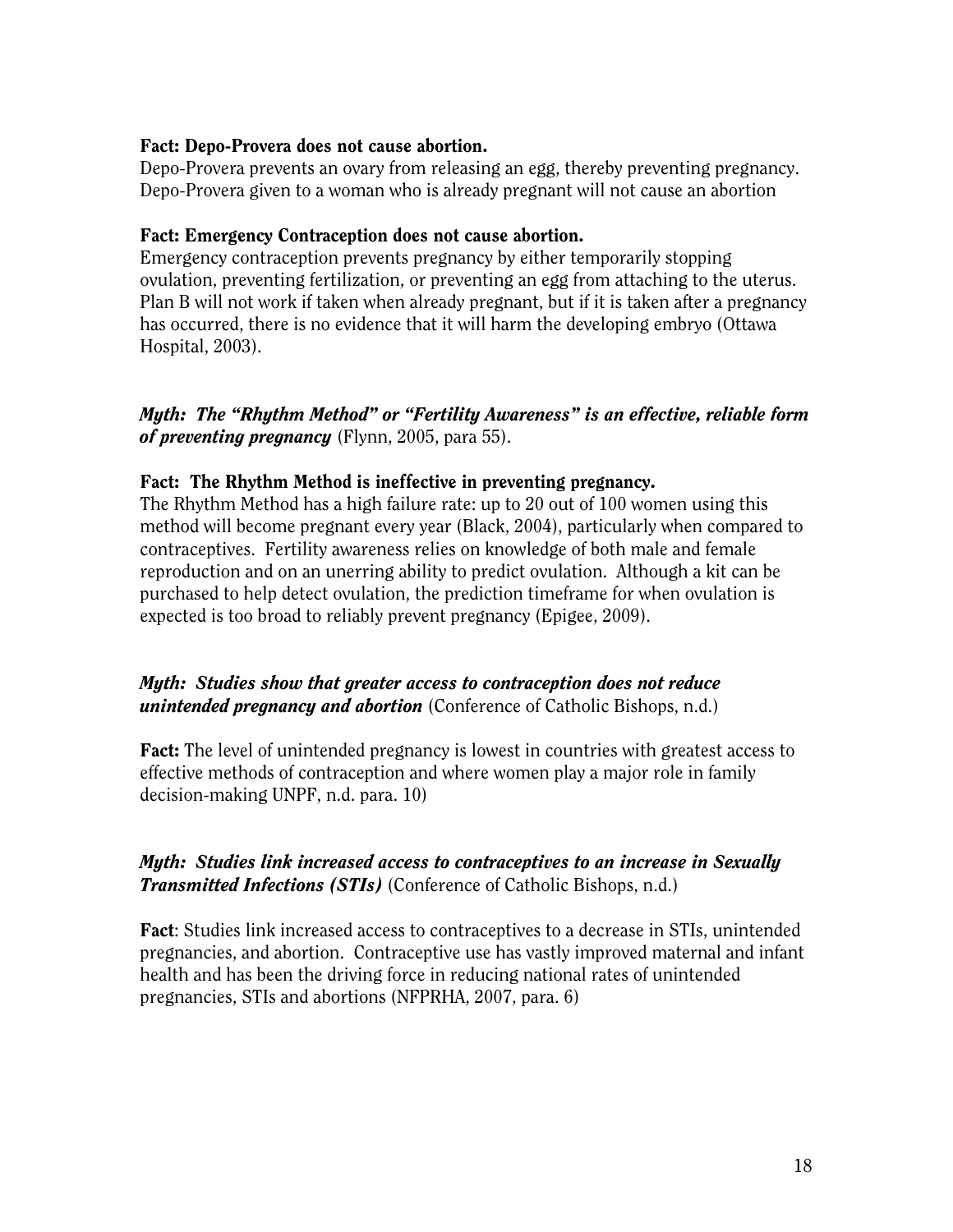*Myth: Studies link increased breast cancer risk to oral contraceptive use* (Stacey, 2007, # 10).

Fact: The medical literature remains contradictory on this issue. While some studies have shown a slightly increased risk of breast cancer with oral contraceptive use, others report no significant association. For example, an article published in the 2009 American Journal of Epidemiology assessed the relationship of oral contraceptive use to breast cancer risk among 907 case women with incident invasive breast cancer and found a slightly increased risk of breast cancer associated with at least one year of contraceptive use (Coogan, 2009). This contrasts with the much larger Women's Contraceptive and Reproductive Experiences (CARE) Study which was a populationbased case–control study conducted in 5 US sites involving over 9000 participants. This study established that no significant association exists between oral contraceptive use and breast cancer (National Cancer Institute, 2006).

#### *Myth: Oral contraceptives cause birth defects* (Stacey, 2007, # 3).

Fact: While there are risk factors for women who take oral contraceptives (especially women who are smokers), there is no scientific evidence to suggest that oral contraceptives increase the incidence of birth defects (Stacey, 2007, # 3).

#### *Myth: Long term contraceptive use can affect fertility* (Stacey, 2007, # 4).

Fact: There is no clinical evidence that oral contraception affects fertility. Should a woman wish to become pregnant, she should stop taking her birth control pills. A rapid return to fertility (4-6 weeks) usually occurs with oral contraceptives; Depo Provera may involve a few weeks longer (Stacey, 2007, # 4).

#### *Myth: Access to contraception encourages earlier and more frequent sexual activity.*

Fact: The key issue is not access to contraception, but reliable comprehensive sexual health education. A World Health Organization (WHO) review of studies on sexuality education found that access to counseling and contraceptive services did not encourage earlier or increased sexual activity. A UNAIDS review (1997) concluded that sex education programs do not lead to earlier or increased sexual activity among young people; in fact the opposite seems to be true. 22 out of 53 studies reviewed reported that sexual health education either delayed the onset of sexual activity, reduced the number of sexual partners or reduced unplanned pregnancies and STI rates. These findings are supported research conducted with adolescents by BC's McCreary Centre Society.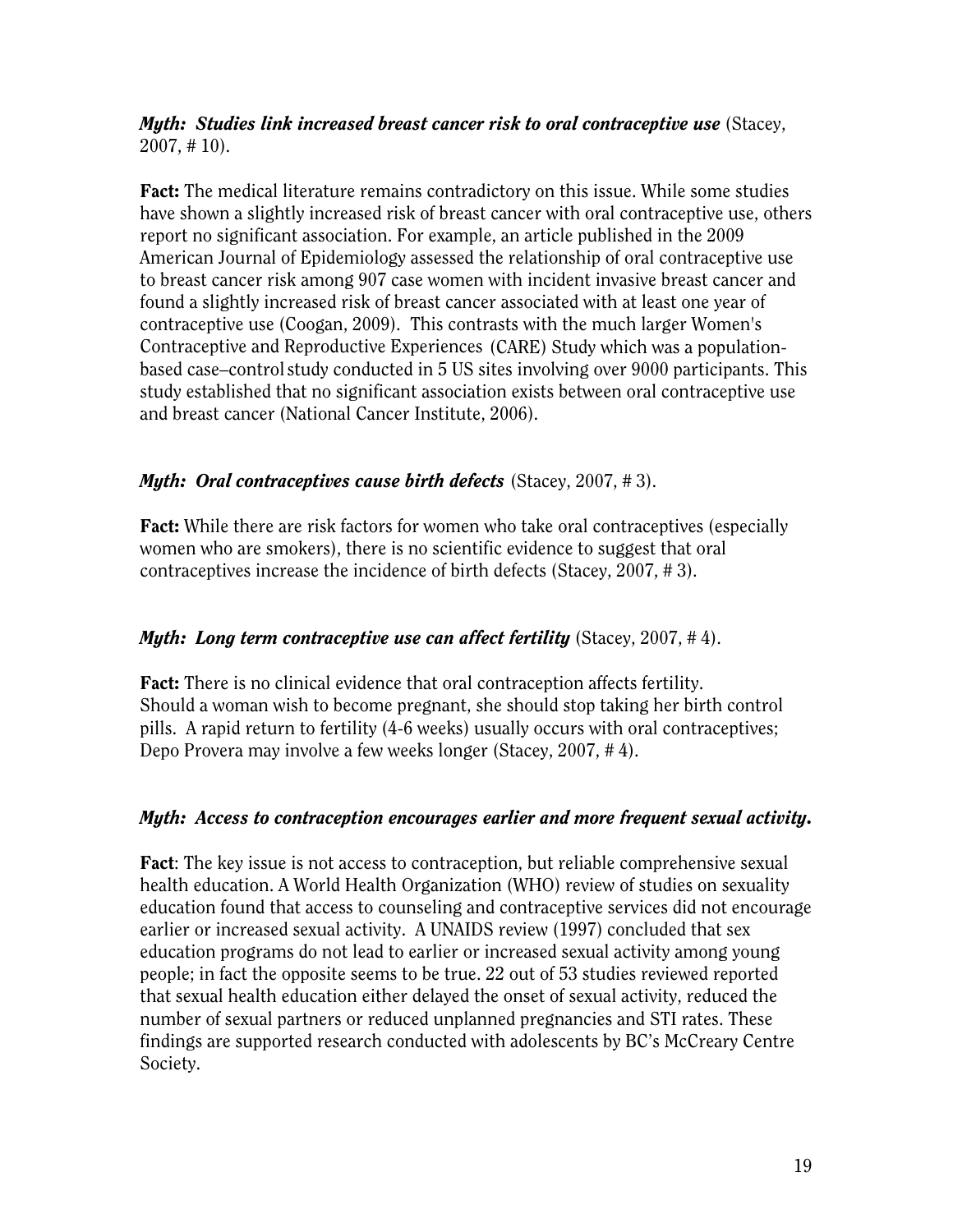#### *Myth: Adolescent access to contraception without parental involvement interferes with parental control over children's behaviour.*

Fact: Parents have a vital role in imparting personal values to their children. But only 20% of parents report being comfortable educating their children about sex. Limiting access to sexual health knowledge and services will put adolescents' health and safety at risk. Permitting and encouraging them to do so with trusted health care professionals helps them develop the skills needed to become healthy adults (English, 2007, Para 6). Many adolescents are cognitively and emotionally mature enough to understand the consequences of their actions regarding health concerns and are capable of giving informed consent to health care. This is recognized in the law.

## Delivery of a Universal Coverage Program: Framework Considerations

Whatever model we select, it is recommended that we test its impact in a five-year pilot project. This approach would also provide time and experience to adjust the logistics of program delivery. The caution would be not to leave room for the government of the day to cancel the project; it would seem to be imperative that we start from the foundation of a clear commitment to universal access. There are several dimensions to the design of a delivery program for universal access to contraception:

#### Meeting the Individual's Needs:

- An individual's contraceptive needs must be determined (and adjusted) through a reliable clinical protocol without regard to cost.
- Fully informed choice and consent must be at the core of the interaction with individuals.
- Current provisions for medical confidentiality must be maintained. This would include current arrangements for exclusion of information about a child's access to contraception from the family health records maintained by the Medical Services Plan, in the event of a family review.
- Whatever the model adopted, it must continue to promote access to all the other sexual and reproductive health services individuals may require. Corollary to this is the importance of providing clear preventive information with respect to sexually transmitted infections.
- A system of up-front payment by the client and subsequent reimbursement may constitute an access barrier for some women. The possibility that some women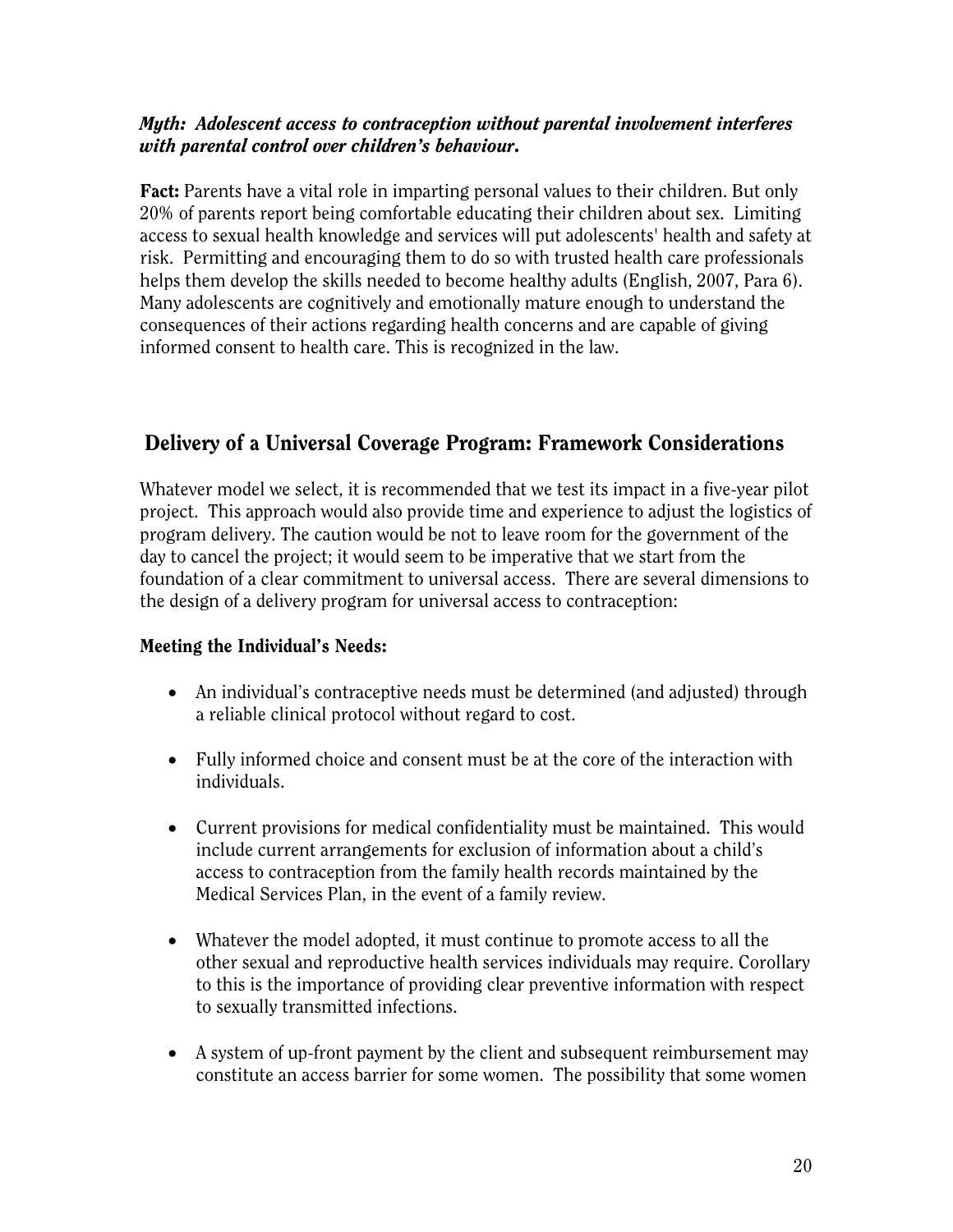may only obtain one cycle of contraception at a time could affect consistency of use and will certainly increase the cost of administering the program.

#### Meeting Taxpayers' Expectations:

- Public administration of a universal access program must meet the tests of economy, cost control, accountability and privacy. Opt has established its ability to meet those tests, and should be seen as a potential alternative to bureaucratic management.
- The supply cost of contraceptives is potentially under the control of manufacturers, but even Opt has sufficient buying power to curb most attempts to overcharge. The bulk purchasing power of the Province is considerably greater and can only improve as the merits of universal coverage spread to other Provinces.

#### Distribution:

- The ability previously given to pharmacists to prescribe Plan B, and the authority given to nurse practitioners, registered nurses and midwives to dispense contraceptives are indications of the flexibility that can be brought to bear on the distribution process to improve access.
- Payment for distribution services will be a major item of discussion and negotiation, particularly with pharmacists. The provisions offered to pharmacists around Plan B (a reduced pharmacy fee in exchange for a streamlined payment process) may be a helpful precedent in this regard.
- There is an opportunity to extend the distribution network by engaging at least some workplace-based health and employee support programs (those with registered nursing or physician services) in the delivery of an important new dimension of service and relevance.

#### Contraceptive Options Covered:

- This proposal recommends coverage of all contraceptive options available.
- Washington's "Take Charge" program offers a full range of contraceptive options. If constraints are necessary they should be based on the comparative cost-effectiveness of options available rather than the initial outlay. For example, an IUD costing \$200 for three years' contraceptive protection may compare favourably with a monthly oral contraceptive costing \$72 a year.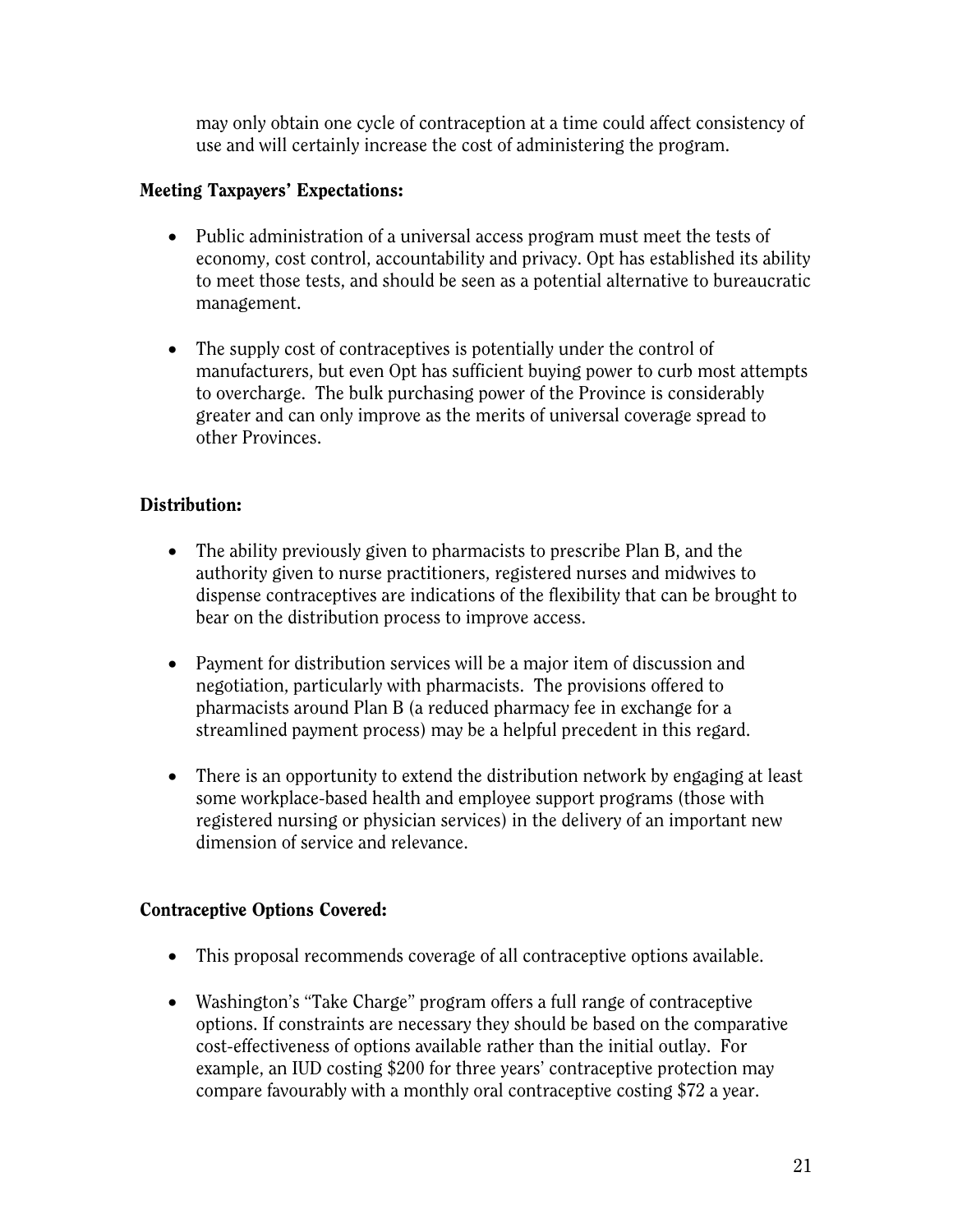- In 2003 the Planned Parenthood of Columbia/ Willamette in Oregon introduced a Web-based prescription service providing a 60-day supply of some hormonal contraceptives (the pill, the patch and the Nuva ring). (Health Technologies Project, 2003, p. 3) The products are not free of charge, but the program enhances access in other ways (see Appendix B). This service depends on state law that permits remote patient assessment by a nurse practitioner or physician.
- The Society of Obstetricians and Gynecologists of Canada operates a Compassionate Contraceptive Assistance Program for women in Canada for whom financial hardship is a barrier to access. Access is obtained through the woman's health care provider, as long as the provider is registered with the Program and has prescribing authority. The program is limited to hormonal contraceptive options, but there are no declared limits on the number of requests that may be made on a patient's behalf.
- The European programs vary with respect to the range of products covered and the benefits available to the population, but none is particularly restrictive.

#### Making the Public Aware of the Program

- Social marketing strategies as well as traditional advertising and media approaches should be considered. Highlighting the economic, health, social, public expenditure reduction and other benefits will be an important feature of the messaging.
- It will be essential to identify definitive sources for reliable and comprehensive information and referral, and for all key stakeholders to support and promote those sources.
- Criticisms of the program on moral and religious grounds are inevitable. It will be important to stress that reproductive choice is a matter of individual belief and behaviour, but that evidence and experience from around the world support the value of public policy that facilitates access to contraception.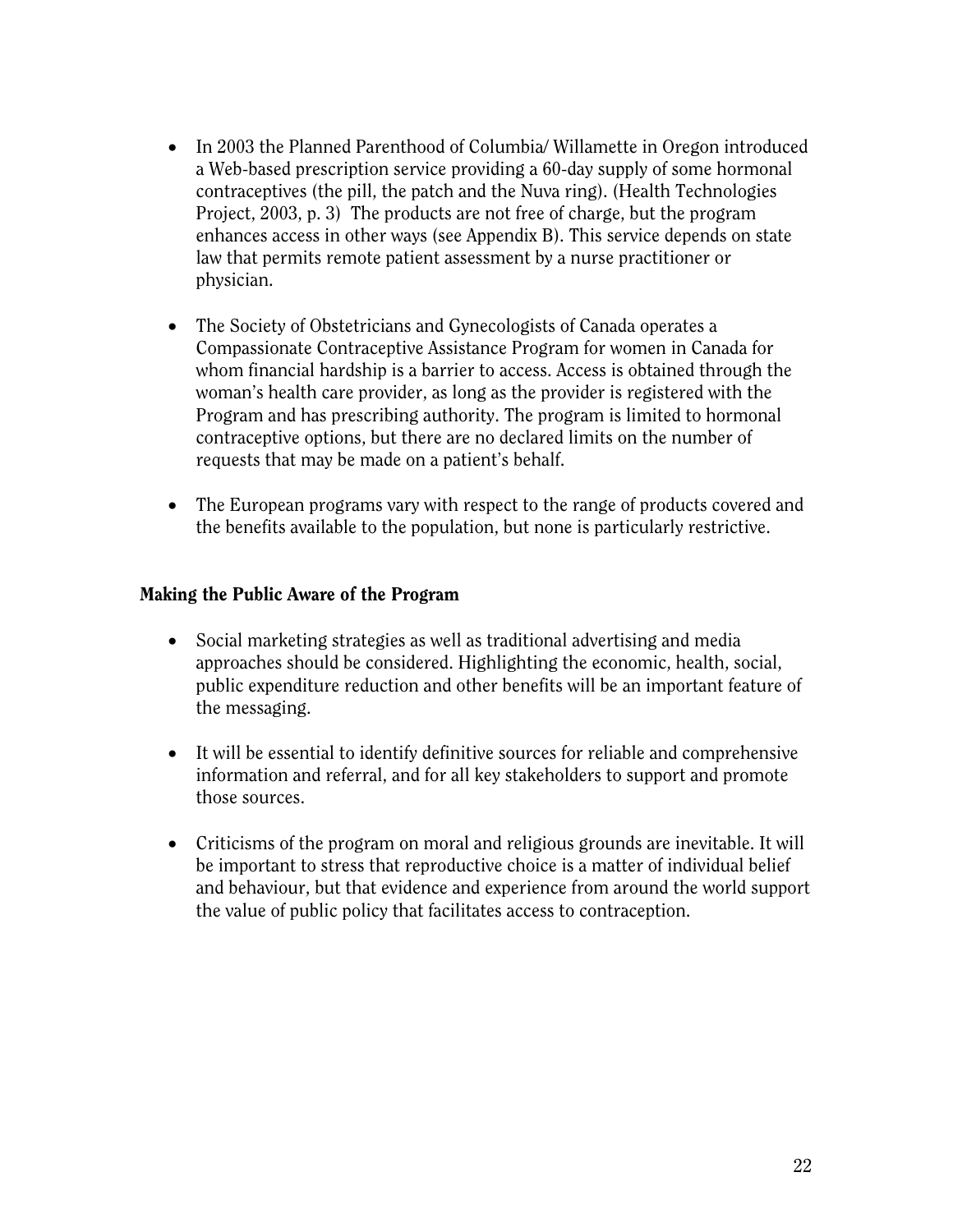## Appendix A: Estimating the Audience for the Program

#### Setting the Population Base

The purpose of this analysis is to establish an upper limit value for the number of British Columbians likely to take advantage of publicly funded contraception. The approach considers four components to the base: females 10 to 14 years of age, women 15 to 19 years old, women 20 to 44 years of age, and women 45 and older. 2007 population data for these groups come from BC Statistics.

The 10-14 age group shows a slight but steady decline over the past decade, with an average of 127,000 per year. Because of the trend, the 2007 data have been used. The 15-19 age group shows steady growth of 2% or more over the decade, so to render the data current, the 2007 figure of 137,569 has been adjusted by 6% to 146,000. The 20 to 44 age group is quite static over the decade so the 2007 figure has been used. The 45+ group shows steady growth of 2% or more over the decade, so to render the data current, the 2007 figure of 497,131 has been adjusted by 6% to 527,000.

| Age 10 to $14$ | 124,000   |
|----------------|-----------|
| Age 15 to 19   | 146,000   |
| Age 20 to $44$ | 752,000   |
| Age $45 +$     | 527,000   |
| Total          | 1,549,000 |

This total is meant to represent the base in 2010 from which subsequent calculations are drawn.

#### Calculating an Estimated Audience

#### *10-14 year-Olds*

To estimate the audience in the  $10-14$  age group, we draw on data from the 2008 BC Adolescent Health Survey published by the McCreary Centre Society. The survey records that 19% of youth aged 14 and under report having sex (MCS, 2008, p. 38). This is somewhat higher than similar data from the US indicating that only 13% of teens have ever had sex by age 15 (Guttmacher Institute, 2010), so the McCreary data will serve as an upper range in this analysis. The data include sexual activity other than intercourse, but they are a relevant reflection of risk behaviour. The survey does not break out male and female responses in this regard, but corollary data on oral sex indicate that percentages for males and females are comparable (MCS, 2008, p. 39). Therefore, this analysis assumes the 19% figure to be a reasonable baseline of the female population in this age group having sex; that represents 23,600 of our baseline population.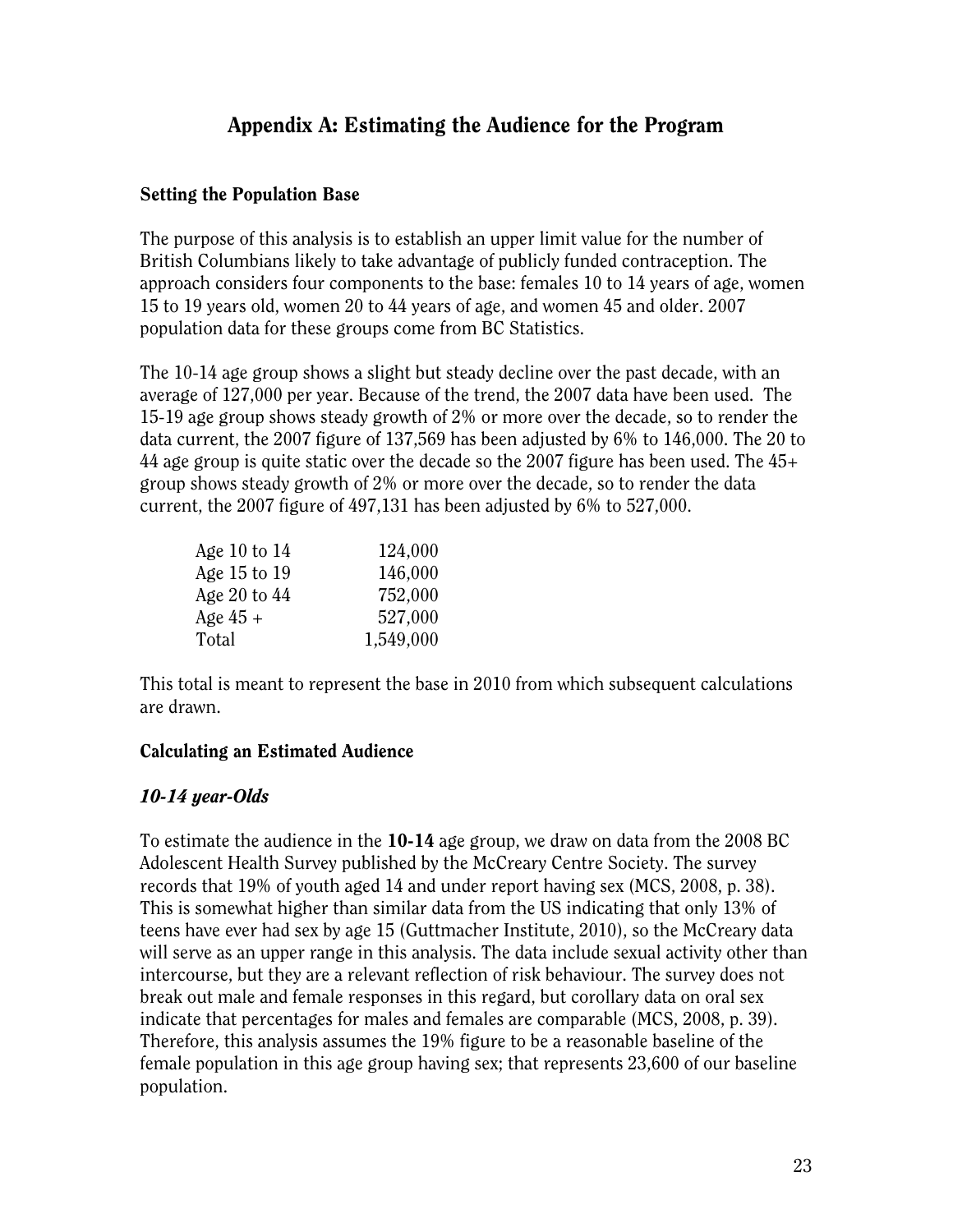Of the sexually active group, a maximum of 26% report using oral contraceptives, and 66% report using condoms (the proportion increases from 11% and 38% respectively at age 11) (MCS, 2008, p. 40). The upper range for condom use is taken as the basis for calculating the potential audience of 10-14 year-olds at 15,600. To estimate individuals in this age group for whom hormonal contraceptives may be prescribed for therapeutic reasons the number is rounded up to 16,000.

## *15-19 Year-Olds*

The McCreary data are also helpful in estimating the audience in the 15-19 age group, but more extrapolation is needed. The 2008 survey does not include the percentage of older adolescents who report having sex, only that "the percentage of youth that reported having had sexual intercourse was identical for males and females (22%) and increased with age" (MCS, 2008, p. 38). By comparison, 26% of all youth report having had oral sex, and between 15 and 18, this percentage rises from 36% to 52% (MCS, 2008, p. 39) Again, the Guttmacher figures for US youth 15-19 years old is somewhat lower at 46% (Guttmacher, 2010)

The first assumption used here is that oral sex reflects relevant risk behaviour, including intercourse. The second assumption is that it would be prudent to use the higher percentage to estimate numbers, so 52% of this age group, 76,000, is deemed to be the potential audience.

#### *20-44 Year Olds*

Little other information is available on contraceptive use in BC by age group, but a recent national study is of value in assessing the potential audience that would benefit from publicly funded contraception in the 20-44 age group. In a 2009 study of contraceptive use among Canadian women of reproductive age, Amanda Black *et al* sampled 5,597 sexually active women aged 15 to 50. After applying exclusions for same sex respondents, those who never use contraception, those actively seeking to get pregnant and other ineligibility factors, the study cohort numbered 2341 women, or 41.8% of the original sample (Black, 2009, p. 629). This percentage serves as a guide for calculating the first level of potential audience of 20-44 year-olds at 314,000.

Black et al also report that 13.4% of women using contraception rely on permanent male or female sterilization, and 1% have had hysterectomies Black, 2009, p. 632). Since both sterilization procedures are covered under the Medical Services Plan, the incremental impact of these factors would bring the baseline audience down to approximately 269,000 women.

In the 45+ age group we have seen a constant pregnancy rate over the past decade of 0.3 per thousand BC women (166 pregnancies in 2007) (BC Statistics). Even assuming that all of those pregnancies were unintended, the number is considered to be inconsequential for estimating our audience.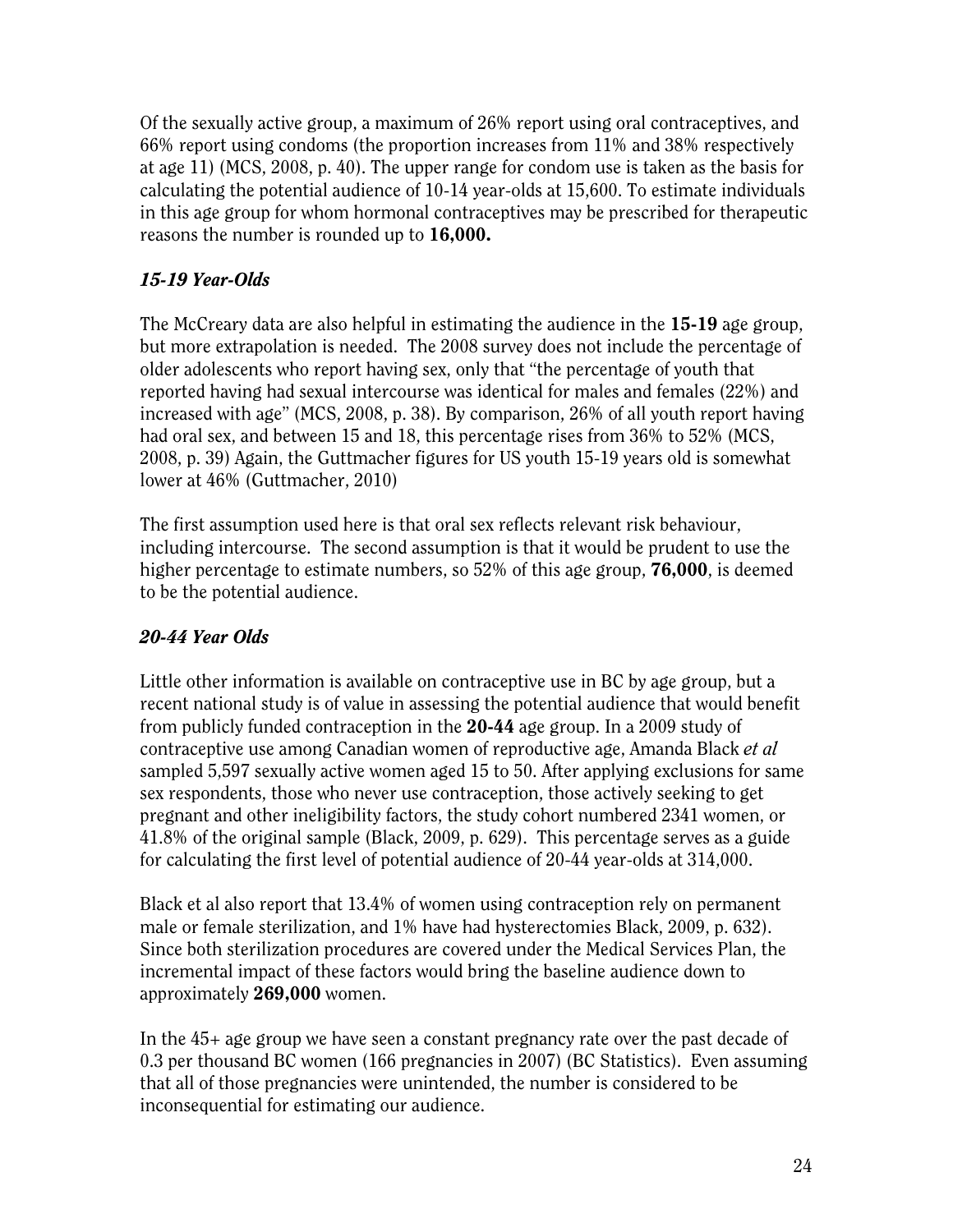Guttmacher reports that 50% of women 40-45 who practice contraception have been sterilized and another 18% rely on their partner's sterilization (Guttmacher, 2008). The Canadian data point to a lower percentage, 36%, that represents a useful adjustment factor (Black, 2009, p. 632). This would reduce the potential audience to about 337,000. Applying the exclusion criteria used in the Black et al study to this group would reduce the potential audience to 141,000. This number ultimately needs to be assessed against the number of women in the age group who are using hormonal contraception for therapeutic purposes. Pending further data, this will be assumed to be included in the 141,00.

From this analysis, the total estimated (annual) audience for publicly funded contraception is 502,000 women.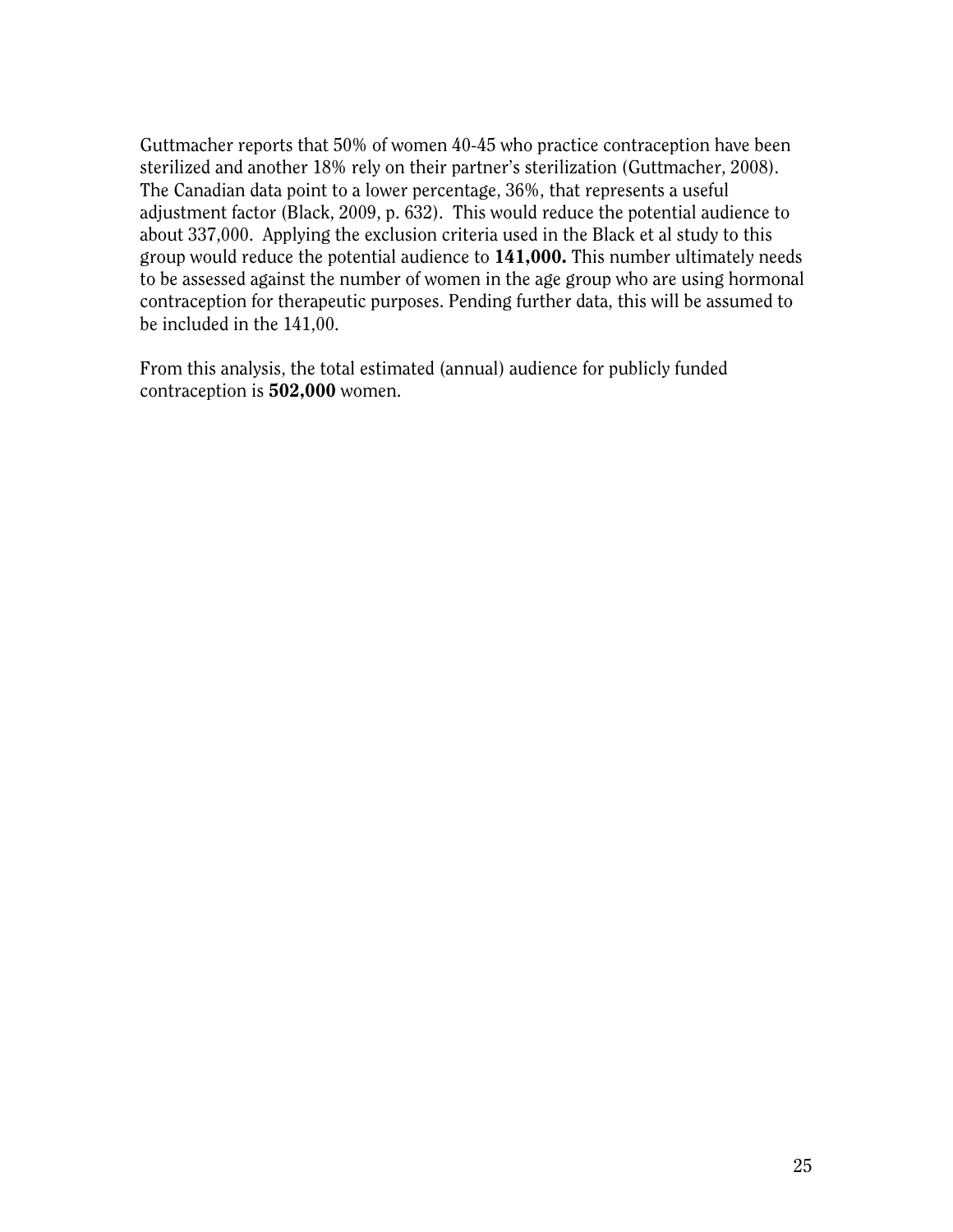## Appendix B: Calculating the Public Expenditure Equation for Publicly Funded Contraception

The following assumptions are used to arrive at a baseline direct cost exclusive of administration costs and cost and revenue offsets:

- The potential audience for publicly funded contraception in BC is in the order of 502,000 women (see Appendix A: Estimating the Audience for the Program). We do not know how many of these potentially eligible women will not choose to access a publicly funded contraception program, but by assuming that all of them will, an outer limit on program cost can be assessed.
- Through not-for-profit providers like Options for Sexual Health and the Island Sexual Health Society, a full year's contraception for a woman in BC, ranges in cost from \$65 to \$240. The monthly direct cost per individual is based on a weighted average reflecting the profile of products purchased through Opt's network of clinics (sample size of over 28,000 clients), the duration of contraceptive protection involved with each product, and the manufacturers' selling price to Opt. The result is a monthly estimated cost of \$8.47 per person. This translates into an annual cost of \$104.40 per individual.

Using these assumptions the maximum potential incremental cost of publicly funded contraception in BC is estimated to be \$52.4 million per annum. This represents a mere 0.32% of the Provincial Government's current health expenditure plans (estimated 2012-13 budget: \$16.127 billion)

Extrapolating from the Guttmacher analysis, the target impact of a BC program would be to save in the order of \$176 million in public expenditure. Can this be realized? We need to acknowledge that the performance of the US health system is less efficient than BC's, and that as a result, applying good policy has a more dramatic effect. We estimate that a conservative target in our context would be to achieve at least a two-fold return.

- A 15% reduction in abortions (total 12,265: 2007 BC Statistics data) for a procedure that costs the health system a minimum of \$450 represents about \$820,000 annually in reduced public expenditure.
- In 2004-05 the cost of prenatal visits in BC was among the top 50 items out of all MSP service fee claims. (CIHI, 2006, p. 5). A 15% reduction in births (total 43,410: 2007 BC Statistics data) would yield significant savings. The average delivery without complications and follow-up newborn care result in approximately \$4000 of public expenditure (2003 data) (CIHI, 2006, pp 13, 21, 25), representing at minimum a \$26 million annual reduction in public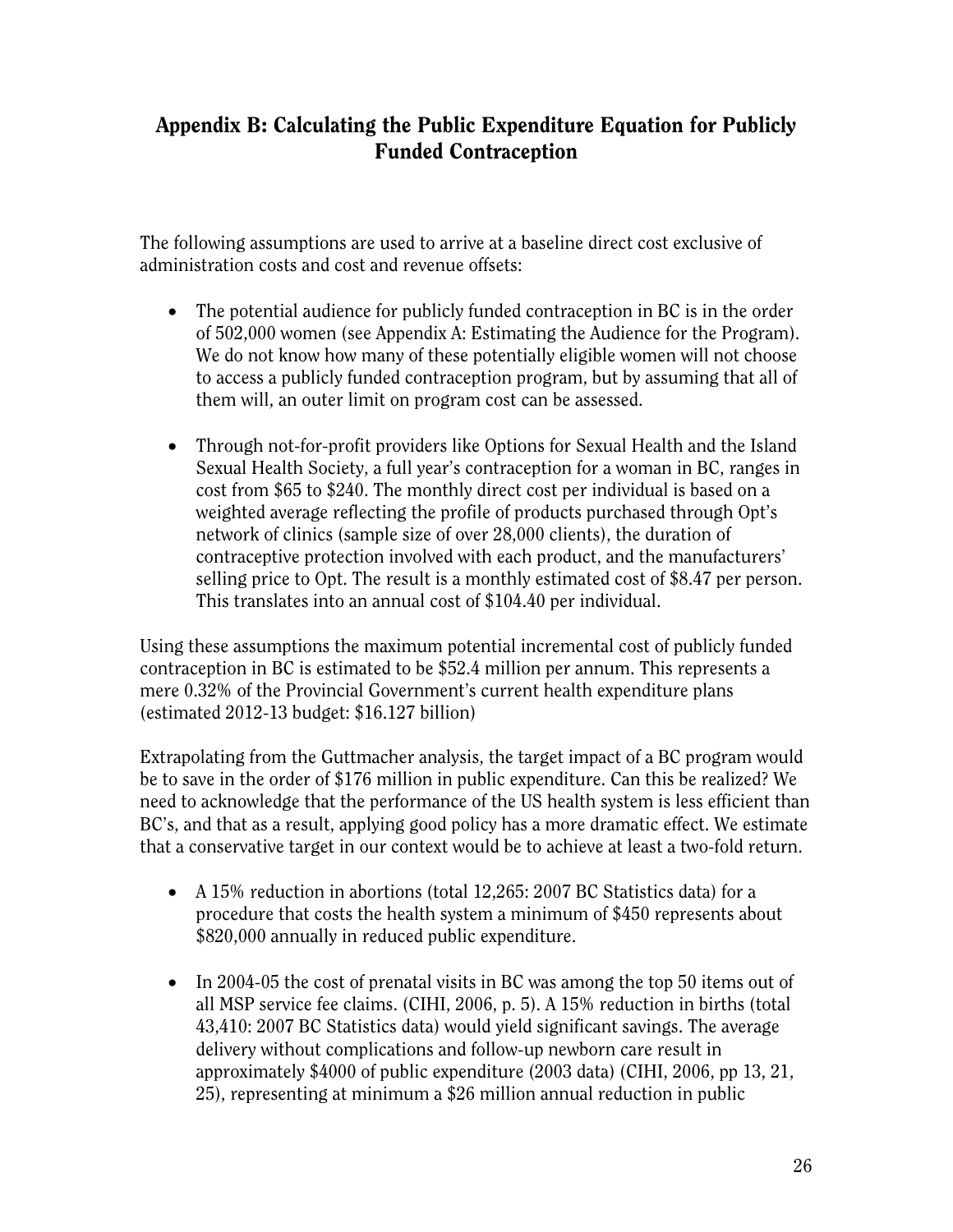expenditure. Savings in prenatal care would represent an additional \$1.5 million or more.

- Significantly enhancing access to contraception will also provide health promotion opportunities with respect to the benefits of cervical screening, in support of the province's cervical screening goals. Earlier detection of pathology in a higher proportion of women will reduce downstream treatment expenditure.
- The social support costs related to adolescent pregnancy and parenting are significant; the cost of raising a child to age 18 is calculated at \$167,000, of which \$10,000 is needed in the first year alone (Manitoba Agriculture, 2004). Adjusting the 2007 data of 1466 live births among 15-19 year-olds to reflect the 15% reduction estimated above would leave 1246 births. Assuming that 20% of those children and their parent(s) depend on social supports, the situation represents \$41 million over the calculated period for just that one-year cohort. This is on top of the \$25.6 million annual saving that has been realized by the past decade's efforts to reduce adolescent pregnancy (see Appendix D).

The total impact of publicly funded contraception is estimated to be a minimum of \$95 million annually.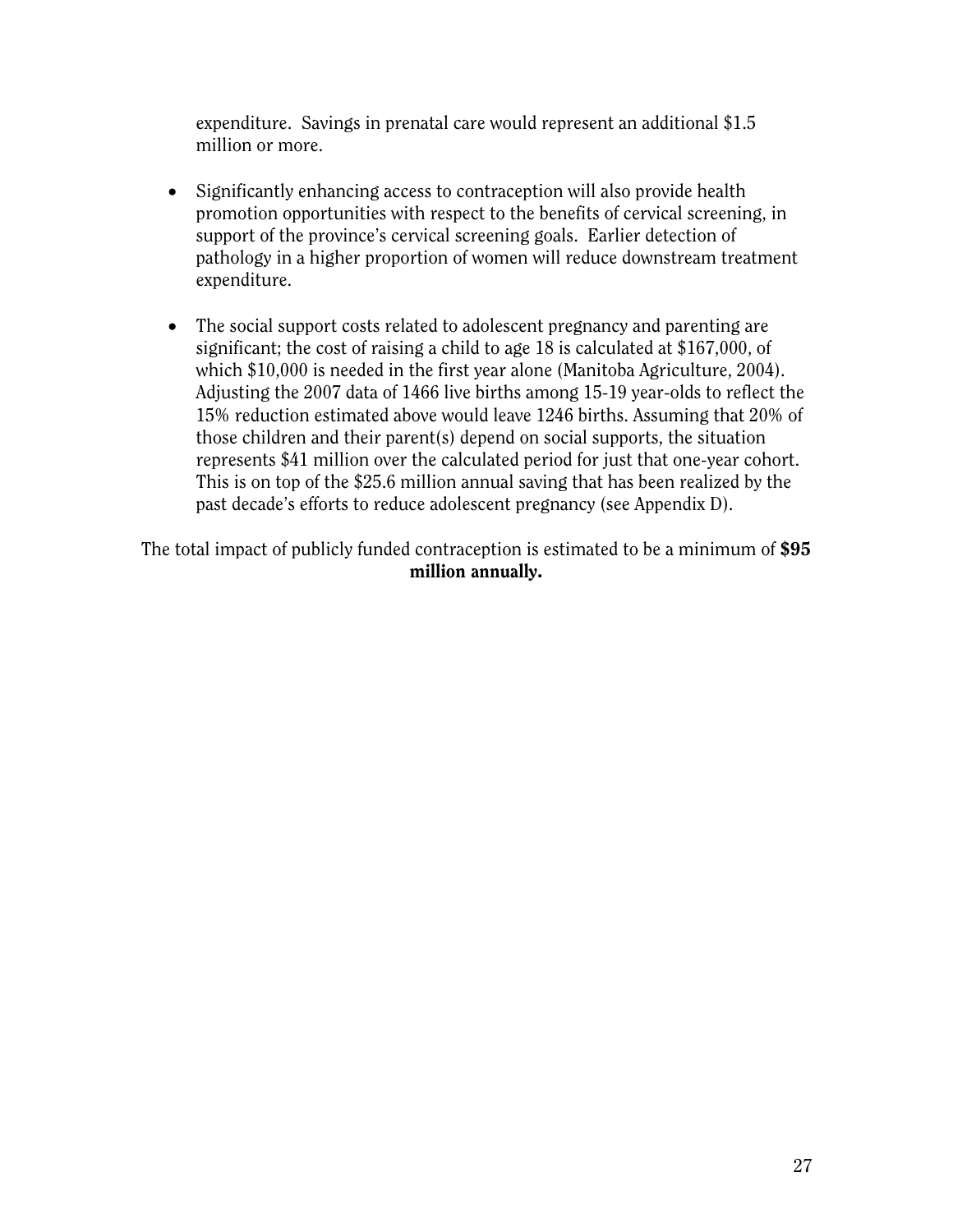## Appendix C: Examples of Program Delivery Models

#### The Global Perspective

Many other countries already subsidize, in full or in part, universal access to contraception (examples include the UK, France, Spain, Sweden, Denmark, the Netherlands, Italy and Germany). A useful summary of these programs is in a September 2009 Fact Sheet on European Standards on Subsidizing Contraception. (Centre for reproductive Rights, 2009))

#### Washington State's "Take Charge" Program

This is a state government program that extends Medicare coverage for a range of family planning services to persons with limited income (up to 200% of the federal poverty level (200% below or lower). Under the overall goal of improving public health, the intent of the program is to reduce Medicaid costs of unplanned pregnancies and their consequences.

The program is in effect a state-run insurance plan through the Health and recovery Services Administration of the Department of Social and Health Services. The overall plan covers a range of health services; "Take Charge" is one element of the plan.

Services covered include counseling, annual examinations and Pap tests, prescriptions for FDA-approved contraception, barrier contraceptives and spermicide, tubal ligations, and vasectomy. In the first five years of operation, over 400,000 women and men accessed the program through a network of 200 clinical sites. Many of those sites are Planned Parenthood clinics.

Planned Parenthood of the Great Northwest, headquartered in Seattle, noted that the program lost some of its effectiveness when related funding for STI counseling and care was removed from the program in government budget cuts. The group emphasized the value of having contraceptive distribution as a window of opportunity for engagement with the client on other sexual and reproductive health matters.

#### Planned Parenthood of Columbia/ Willamette – On-Line Contraception

The Planned Parenthood of Columbia/ Willamette (PPCW) introduced a Web-based contraceptive prescription and delivery service in 2003. In the initial trial of the service, the focus was on emergency contraception. Currently, the program provides a 60-day supply of some hormonal contraceptives (the pill, the patch and the Nuva ring). Demand for EC has fallen off considerably with the change in status to a nonprescription product.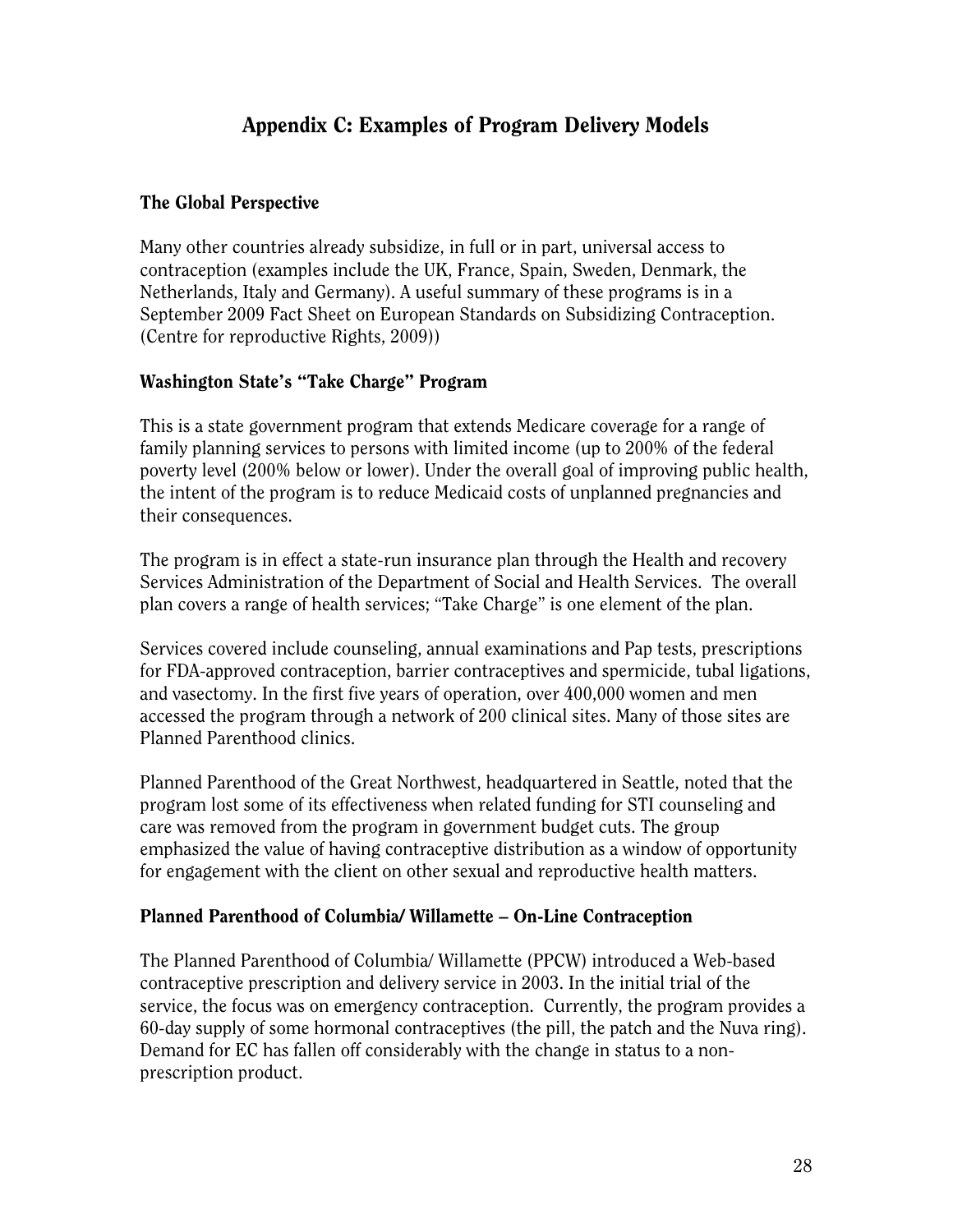The client completes an on-line health assessment and a nurse practitioner follows up by telephone. On approval, the client can receive her contraceptives by overnight mail, at a pharmacy, or from a Planned Parenthood clinic.

The service does not provide free contraception, and there is also a consultation fee involved. PPCW reports that the intent was to make access very convenient, particularly for lower socio-economic status women and those in more remote and rural areas of the state. Although the service is covered by Medicaid, the profile of clients has gradually shifted to women who can afford to pay for the convenience the service offers. A significant number of clients are from rural areas.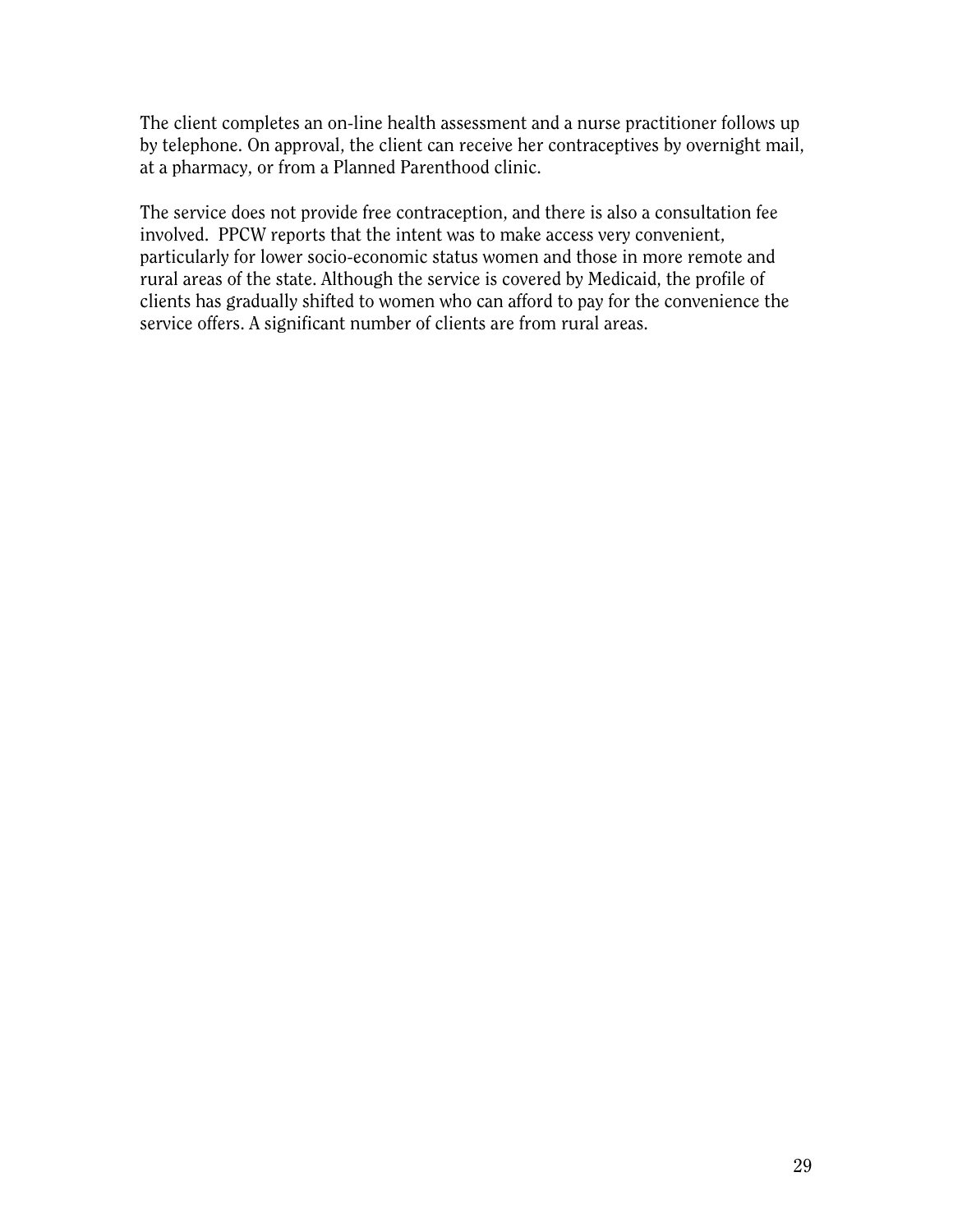## Appendix D: The Early Child Development Case for Preventing Adolescent Pregnancy

A Presentation to the BC Association of Pregnancy Outreach Programs by Options for Sexual Health, Vancouver, May 29, 2006

At first blush it might seem counter-intuitive to argue the wisdom of supporting programs that reduce adolescent pregnancy by pointing out the benefits for early childhood development. There is, arguably, a strong conceptual association between the two issues that goes back to the familiar refrain of decades ago – "Every child a wanted child" – and is echoed in such current rhetoric as "No child left behind" and "Success by Six". In fact, every dollar we do not have to spend addressing the consequences of unplanned adolescent pregnancy is money we can spend on early childhood development programming. So, what does the costbenefit picture look like?

Well-documented analysis supports the claim that preventive education and services save millions of dollars in subsequent acute health care and social service system costs, including social assistance payments. Figures abound for the cost of raising a child, for example. We know that all young parents don't require the full array of social supports, but we know the value of maintaining their economic wellbeing so they can complete school, learn job skills, and child rear effectively. Costs vary according to the needs of the parent and child, but the cost of income support alone for a young single parent and child was estimated several years ago at approximately \$82,000 by the time the child reaches elementary school (age 0 to 6), about \$18,600 a year.

Health Canada's Framework for Sexual and Reproductive Health (1999) cited earlier findings that "for every dollar spent on preventing teenage pregnancy, \$10 could be saved on the cost of abortion services and the short and long term costs of income maintenance to adolescent sole support parents".

What would numbers like this mean if BC had not seen in the past decade significantly reduced rates of adolescent pregnancy and live births to adolescent mothers? Consider these data: (source: BC Statistics)

• The pregnancy rate among 15-19 year-olds in 1994 was 52.3 per thousand. In a population of 112,917 young women, the number of pregnancies was 5,900.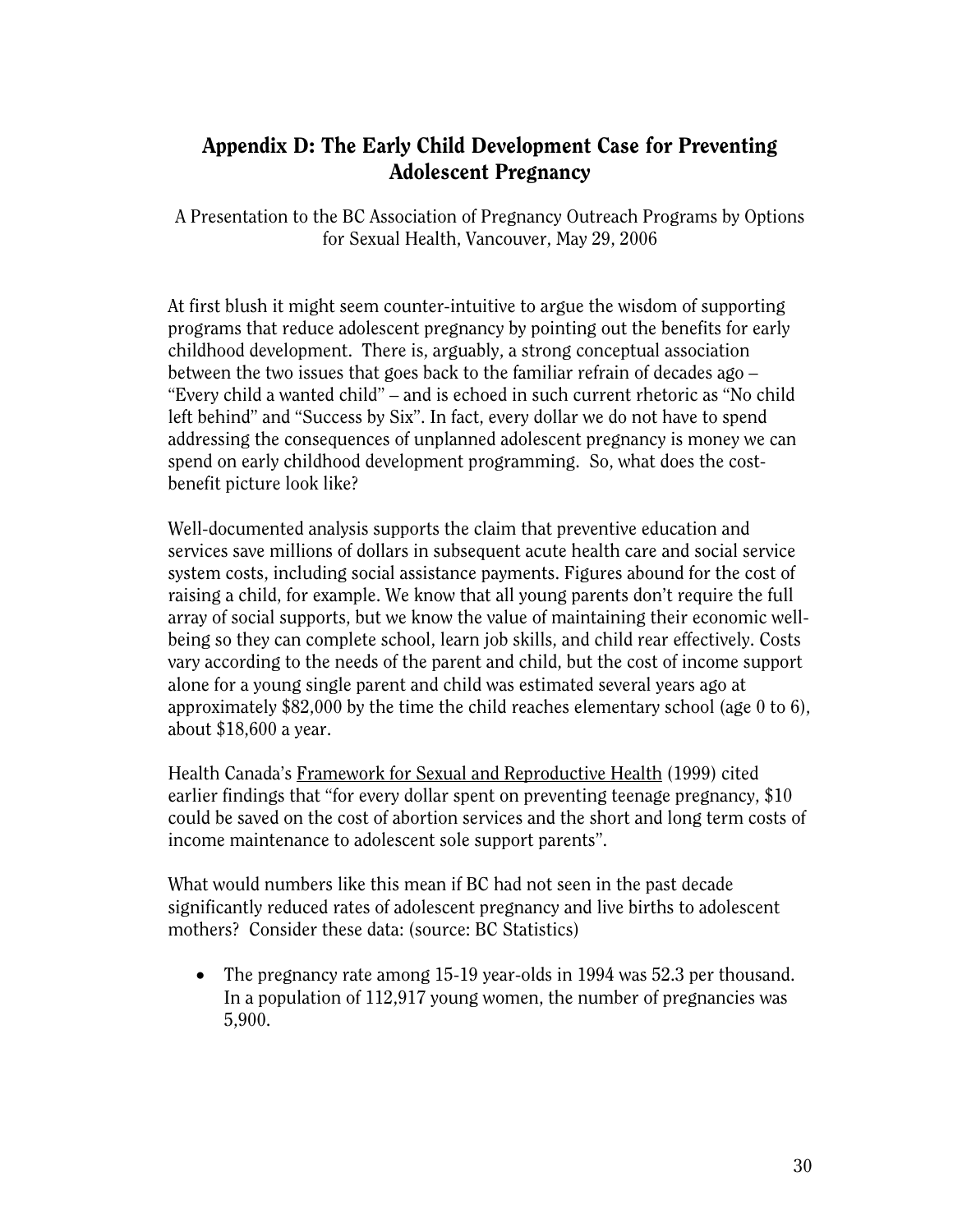- The pregnancy rate among 15-19 year-olds in 2004 was 28.6 per thousand. In a population of 135,717 young women, the number of pregnancies was 3,883.
- If we had made no progress in reducing adolescent pregnancy rates in that time period, the rate of 52.3 per 1000 applied to the 2004 population would have yielded 7,097 pregnancies that year, a difference of 3,214 from the actual number.

In a similar vein:

- The live birth rate among 15-19 year-olds was 22.0 per thousand in 1994. That translated into 2,485 live births.
- The live birth rate among 15-19 year-olds was 10.5 per thousand in 2004. That represented 1,425 live births.
- In the absence of enhanced contraceptive services, preventive education and access to reproductive choice, the 1994 rate of live births applied to the 2004 population of adolescent women would have resulted in 2,985 live births, a difference of 1,560 from the actual number.

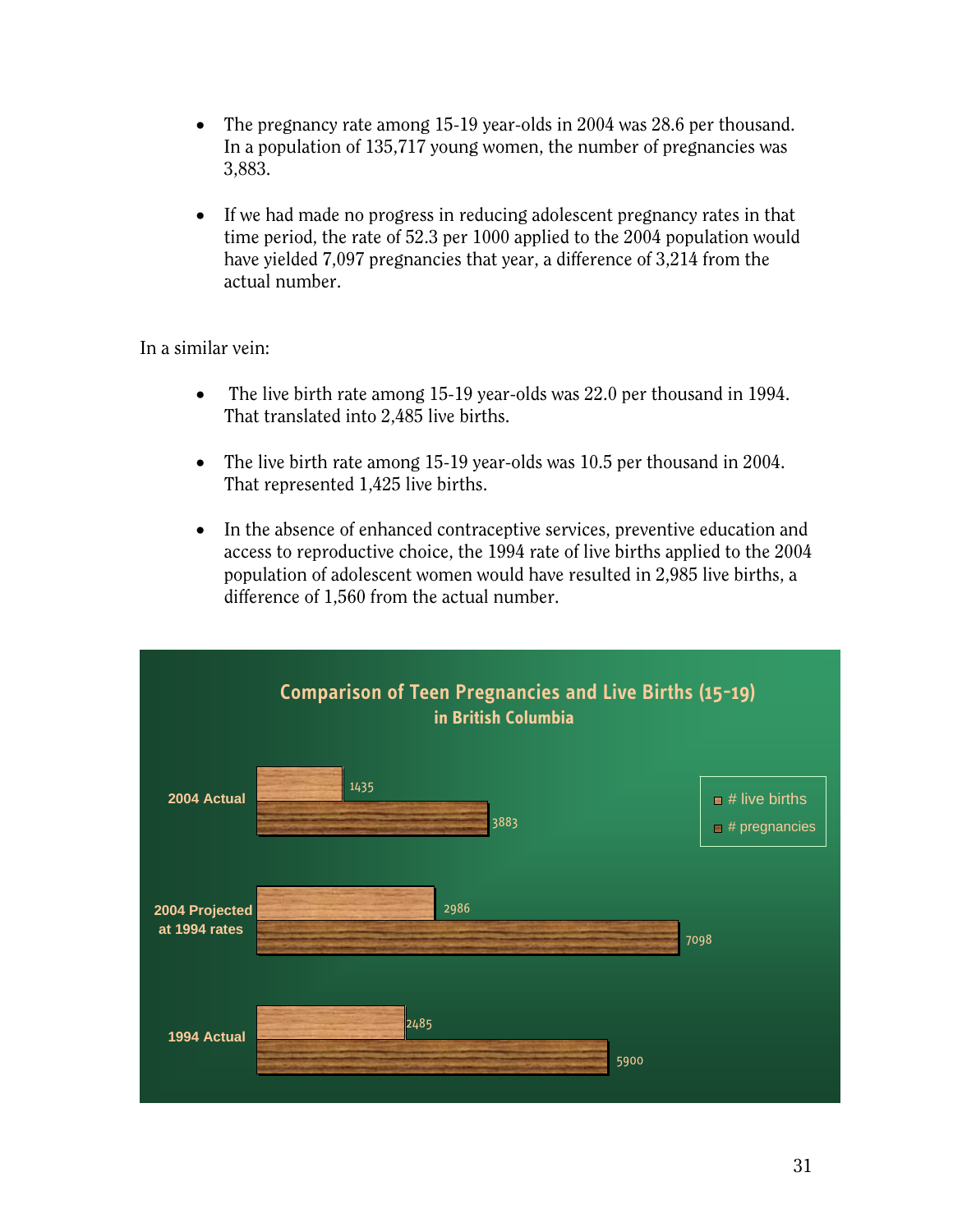If we assume that even 20% of those 1560 additional births fell into the category of requiring full income support for mother and child, the savings from 2004 alone can be conservatively estimated at about \$25.6 million over the first six years of life of just that one year's cohort of babies. That translates into a continuing annual saving after just six cohorts.

That impact is multiplied by the results year by year of BC's success at reducing unplanned pregnancies. It is clear that preventive sexual health programming is a powerful generator of social investment potential. These numbers don't even touch on the cost of dealing with those adolescent pregnancies that do not go to term or result in an adoption, whether from the perspective of pregnancy termination and related health services required, the regulation and management of adoption, or the other social, educational, and other supports required to assist young women during the experience of an unplanned pregnancy.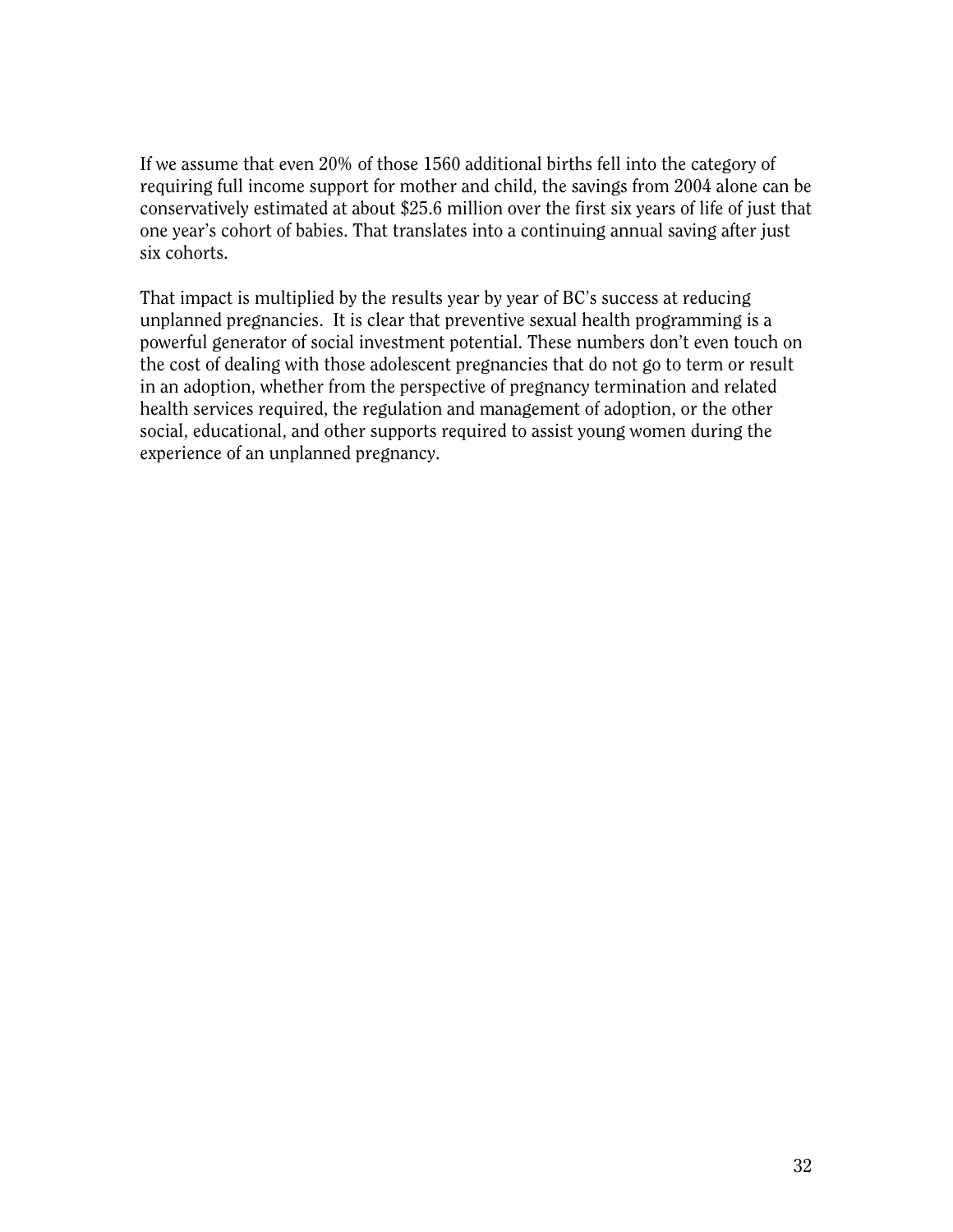## References

Alan Guttmacher Institute. (2005). *The Guttmacher Report on Public Policy: Promoting Prevention to Reduce the Need for Abortion: Good Policy, Good Politics.* New York, New York. Alan Guttmacher Institute.

Alan Guttmacher Institute. (2008). *Facts on Contraceptive Use.* New York, New York. Alan Guttmacher Institute.

Alan Guttmacher Institute. (2009). *Facts on Publicly Funded Contraception Services in the United States.* New York, New York. Alan Guttmacher Institute.

Association of Health Professionals. Understanding IUDs. Retrieved on May 19, 2010 from http://www.arhp.org/Publications-and-resources/Patient-resources/printedmaterials/Understanding-IUDs.

BC Centre for Disease Control. (2009) *BC Harm Reduction Strategies and Services Policy and Guidelines.* Vancouver BC. BC Centre for Disease Control.

BC Provincial Health Officer. (2002). *Annual Report 2002.* Victoria BC.

BC Provincial Health Officer. (2006). *Annual Report 2006: An Ounce of Prevention.*  Victoria BC.

Biggs, M. A., Brindis, C., Darney, P., Green Foster, D., Hulett, D., Rostovtseva, D. (2009). Cost Savings from the Provision of Specific Methods of Contraception in a Publicly Funded Program. *American Journal of Public Health, Volume 99, Number 3, March 2009,* 446-451.

Bimkowska, K., Debski, R., Dynowski, K. (2005). Contraception Usage Over the Age of Forty in Polish Female Population Aged 45-54. *The European Journal of Contraception and Public Health; Volume 10, Issue 2,* 79-86.

Black, A., Fisher, W., Guilbert, E., Lalonde, A., Wen, S. W., Yang, Q. (2009). Contraceptive Use Among Canadian Women of Reproductive Age: Results of a National Survey. *Journal of Obstetrics and Gynaecology Canada, 2009:31 (7),* 627-640.

Black, A., Francoeur, D., Rowe, T. (2004) Canadian Contraception Consensus. *Journal of Obstetrics and Gynaecology Canada, 2004:26 (4)* 347-387.

British Columbia Ministry of Housing and Social Development. (2010) *Information Bulletin: Province Protects Services for Low-Income Clients. Victoria. Government of* British Columbia.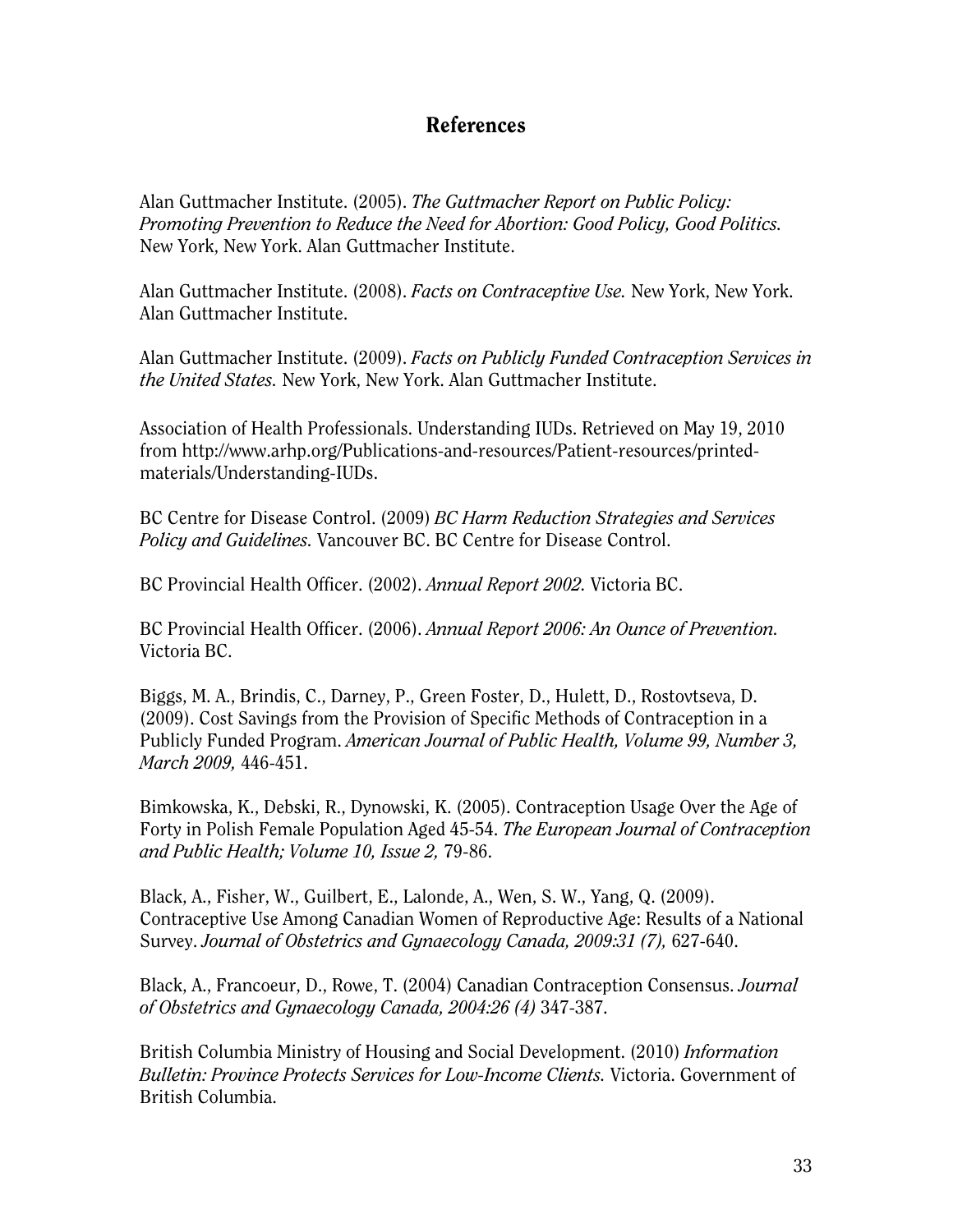Brown, S. and Eisenberg, L. editors (2005). *The Best Intentions: Unintended Pregnancy and the Well-Being of Children and Families.* Washington DC: Institute of Medicine.

Canadian Council for Social Development. (2004). *Stats & Facts. Families: A Canadian Profile.* Ottawa. Canadian Council for Social Development.

Canadian Institute for Health Information. (2006). *Giving Birth in Canada: The Costs*. Ottawa. Canadian Institute for Health Information.

Centre for Reproductive Rights (2009). *Factsheet: European Standards on Subsidizing Contraceptives.* New York, New York. Centre for Reproductive Rights

Coogan,P.F., Palmer, J.R., Rosenberg, L., Strom, B.L., Zhang, Y. 2009. A case- control study of oral contraceptive use and incident breast cancer. American Journal of Epidemiology, 169 (4), 473-479.

English, A., and Spears, S. (2007). Editorial. *Contraception Journal*, *August, 2007.* Para 6.

Epigee. (2009). *Rhythm Method*. Retrieved on May 19, 2010 from http://www.epigee.org/guide/rhythm.html.

Flynn, J.T. 2008. *Birth Control Pills Cause Early Abortions.* Retrieved on May 19, 2010 from http://www.prolife.com/BIRTHCNT.html.

Forrest, J. D., Singh, S. (1990). Public-Sector Savings Resulting from Expenditures for Contraceptive Services in California. *Family Planning Perspectives 22 (4)*, 161.

Gold, R.B. (2006). *The Guttmacher Policy Review; Rekindling Efforts to Prevent Unplanned Pregnancy: A matter of "Equity and Common Sense"*. New York, New York. Alan Guttmacher Institute.

Gustaffson, B., Persson, E., Van Rooijen, M. (1994). Subsidizing Contraception for Young People in Sweden. *Plan Parenthood Europe, Volume 23, Number 1*, 2-4.

Health Canada. (1999) *Report on Consultations on a Framework for Sexual and Reproductive Health.* Ottawa*.* Queen's Printer.

Manitoba Agriculture, Food and Rural Initiatives. (2004). *The Cost of Raising a Girl to Age 18, 2004.The Cost of Raising a Boy to Age 18, 2004.* Retrieved from http://www.ccsd.ca/factsheets/.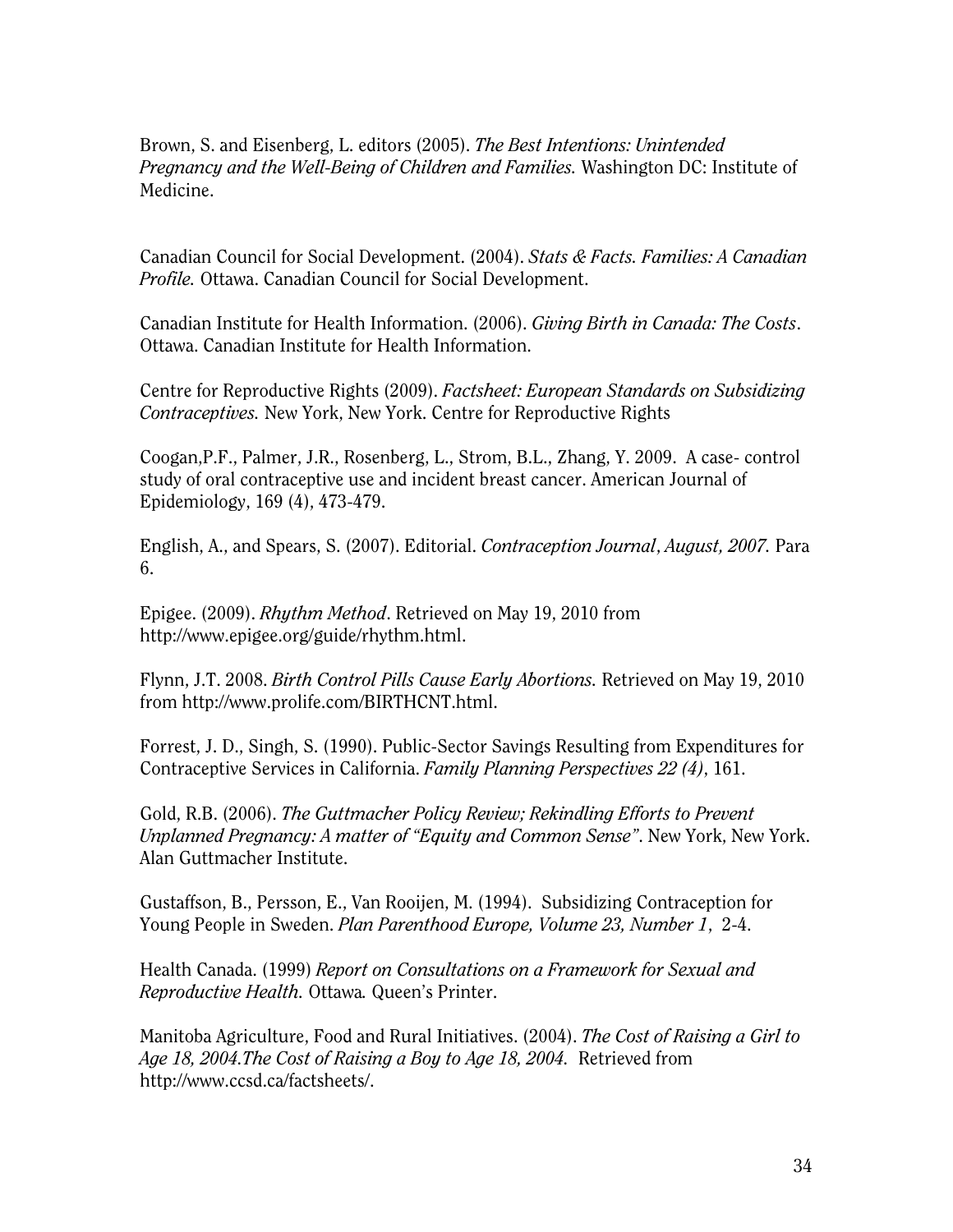Mavranezouli, I. (2009). The Economics of Contraception. Retrieved from http://www.thefreelibrary.com/the+economics+of+contraception.-a0204073872.

McCreary Centre Society (2009). *A Picture of Health: Highlights from the 2008 BC Adolescent Health Survey, 2009*, Vancouver BC. McCreary Centre Society.

National Cancer Institute. (2006). *Fact Sheet: Oral Contraceptives and Cancer Risk: Questions and Answers.* Washington D.C. National Cancer Institute.

National Family Planning and reproductive Health Association. (2007). Support "Prevention First". Retrieved from http://www.nfprha.org/images/pdf/facts/ Prevention\_First.pdf.

Options for Sexual Health (2007). *The Early Child Development Case for Preventing Adolescent Pregnancy: A Presentation to the BC Association of Pregnancy Outreach Programs.* Vancouver BC. Options for Sexual Health.

Ottawa Hospital (2003). *Contraception Clinic – FAQ.* Retrieved from http://www.ottawahospital.on.ca/sc/whc/clinics/faq-contraception-e.asp.

Planned Parenthood Association of BC. (1999) *Subsidized Contraception of Subsidized Babies: Meeting the Reproductive Health Care Needs of British Columbia Youth*.Vancouver. Planned Parenthood Association of BC.

Public Health Agency of Canada. (1999) *Healthy Development of Children and Youth: The Role of Determinants of Health.* Ottawa. Queen's Printer

Reproductive Health Technologies Project. (2003). *Conference Report: The Unfinished Revolution in Contraception: Convenience, Consumer Access and Choice.* Washington DC. Reproductive Health Technologies Project.

Singh, K. and Wong, M.T. (2003). The Combined Oral Contraceptive Pill in Women Over Forty. *Annals Academy of Medicine, 32,* 624-631.

Society of Obstetricians and Gynecologists of Canada (2008). "The Birth Control Pill and Cancer". Ottawa. Society of Obstetricians and Gynecologists of Canada.

Society of Obstetricians and Gynecologists of Canada. (2010) *Contraception Awareness Program and Website; Presentation Transcript*. Retrieved on May 19, 2010 from http://www.slideshare.net/ISHN/sogc-contraception-awareness-program-website.

Stacey, D. (2007). *Top 10 Pill Myths*. Retrieved on May 19, 2010 from http://www.contraception.about.com/od/contraceptionmyths/tp/pillmyths.htm.